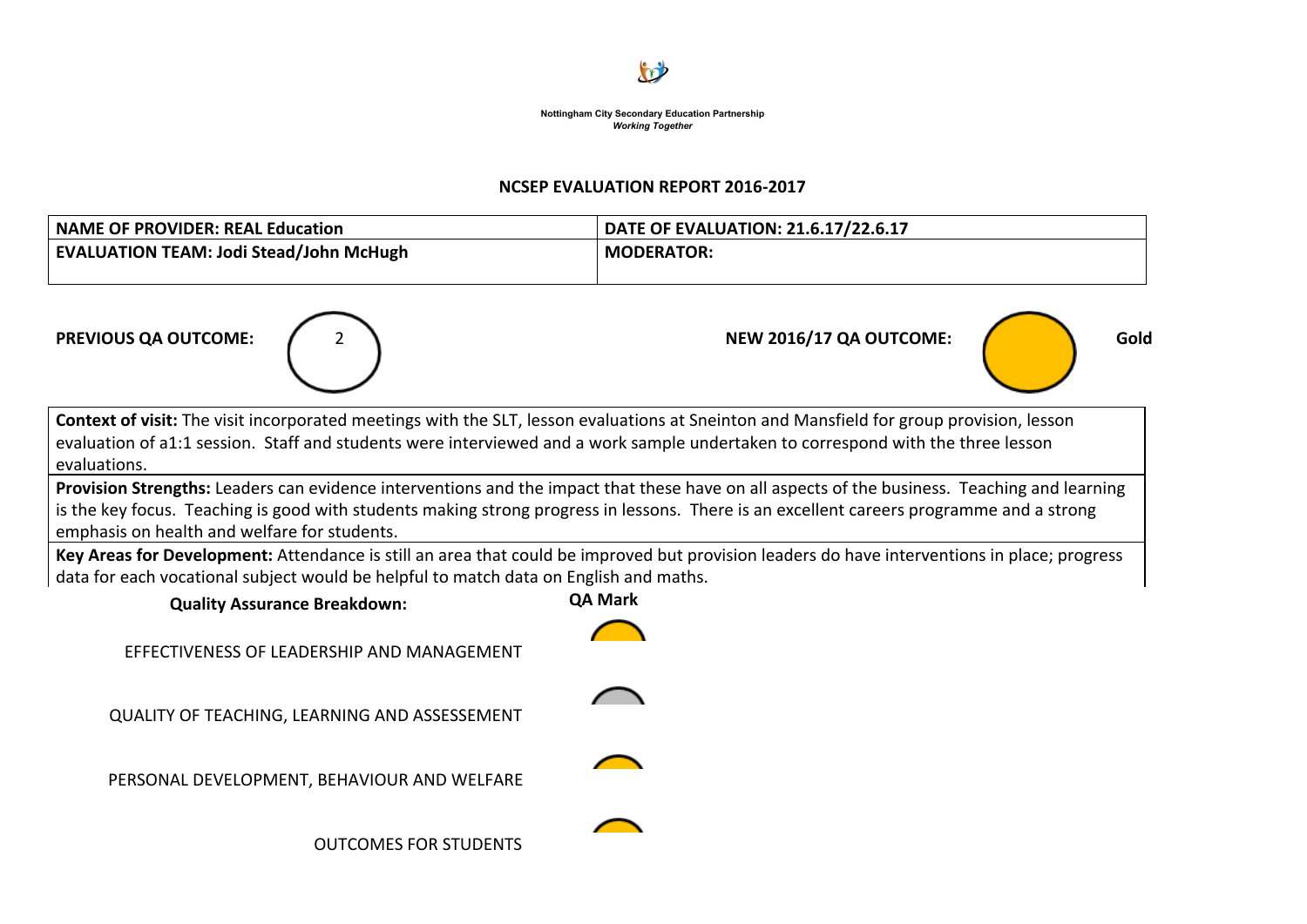|          | <b>GOLD</b>                                                                                                                                                                        | <b>SILVER</b>                           | <b>BRONZF</b>                           | <b>COPPER</b>                           |  |
|----------|------------------------------------------------------------------------------------------------------------------------------------------------------------------------------------|-----------------------------------------|-----------------------------------------|-----------------------------------------|--|
| 1.1      | Capacity for securing further improvement                                                                                                                                          | Capacity for securing further           | Capacity for securing further           | Capacity for securing further           |  |
|          | is excellent. Leaders have created a culture                                                                                                                                       | improvement is good. The improvement    | improvement is not good. There is an    | improvement is poor as there is no      |  |
|          | that enables students and staff to excel.                                                                                                                                          | plan (SAR/SEF etc.) highlights areas of | improvement plan (SAR/SEF etc.) that is | evidence of an improvement plan,        |  |
|          | The improvement plan (SAR/SEF etc.) is                                                                                                                                             | good practice and recognises areas for  | not being used effectively.             | self-assessment review, self-evaluation |  |
|          | used effectively to develop standards. E.g. it                                                                                                                                     | development. There is evidence that the |                                         | form etc.                               |  |
|          | is RAG rated, there is a time frame, there                                                                                                                                         | plan is being implemented.              |                                         |                                         |  |
|          | are lead personnel, impact is measured.                                                                                                                                            |                                         |                                         |                                         |  |
| Evidence | There is a Strategic Priorities Plan and due to the business model at REAL, there is REAL Education, REAL Independent Schools, REAL Alternative Provision School. Each has an      |                                         |                                         |                                         |  |
|          | action plan which feeds into the overall strategic priorities plan.                                                                                                                |                                         |                                         |                                         |  |
|          | All action plans are RAG rated, all action plans have an overall strategic priority (infrastructure, quality of teaching and learning, curriculum development, assessment tracking |                                         |                                         |                                         |  |
|          | and progression). There is a time frame with a lead responsibility; resources required; intended outcomes; monitoring, review and evaluation; progress and impact. Leaders         |                                         |                                         |                                         |  |
|          | have linked themes together from all three action plans in order to ensure outstanding actions are carried forward for the next academic. Leaders meet every term to analyse       |                                         |                                         |                                         |  |
|          | each other's plans so that they are all held to account.                                                                                                                           |                                         |                                         |                                         |  |

| <b>GOLD</b> |                                                                                                                                                                                                                                                                                                                                                                                                                                                                                                                                                                                                                                                                                                                                                                                                                                                                                                                                                                                                                                                                                     | <b>SILVER</b>                          | <b>BRONZE</b>                        | <b>COPPER</b>                              |  |
|-------------|-------------------------------------------------------------------------------------------------------------------------------------------------------------------------------------------------------------------------------------------------------------------------------------------------------------------------------------------------------------------------------------------------------------------------------------------------------------------------------------------------------------------------------------------------------------------------------------------------------------------------------------------------------------------------------------------------------------------------------------------------------------------------------------------------------------------------------------------------------------------------------------------------------------------------------------------------------------------------------------------------------------------------------------------------------------------------------------|----------------------------------------|--------------------------------------|--------------------------------------------|--|
| 1.2         | Leaders always focus on consistently                                                                                                                                                                                                                                                                                                                                                                                                                                                                                                                                                                                                                                                                                                                                                                                                                                                                                                                                                                                                                                                | Leaders mostly focus on consistently   | Leaders are not consistently focused | Leaders are not taking effective action to |  |
|             | improving outcomes for all students. This                                                                                                                                                                                                                                                                                                                                                                                                                                                                                                                                                                                                                                                                                                                                                                                                                                                                                                                                                                                                                                           | improving outcomes for students. This  | on improving outcomes for students.  | improve outcomes for students. They have   |  |
|             | is done through highly effective                                                                                                                                                                                                                                                                                                                                                                                                                                                                                                                                                                                                                                                                                                                                                                                                                                                                                                                                                                                                                                                    | is done by working positively with     | Leaders have inconsistent working    | poor relationships or a lack of            |  |
|             | partnership with commissioners and                                                                                                                                                                                                                                                                                                                                                                                                                                                                                                                                                                                                                                                                                                                                                                                                                                                                                                                                                                                                                                                  | commissioners and external agencies.   | relationships with commissioners and | communication with commissioning schools   |  |
|             | external agencies. Leaders regularly                                                                                                                                                                                                                                                                                                                                                                                                                                                                                                                                                                                                                                                                                                                                                                                                                                                                                                                                                                                                                                                | Leaders regularly feedback outcomes to | external agencies. Leaders do not    | and external agencies. Leaders do not      |  |
|             | feedback outcomes and interventions used                                                                                                                                                                                                                                                                                                                                                                                                                                                                                                                                                                                                                                                                                                                                                                                                                                                                                                                                                                                                                                            | commissioners.                         | have a consistent method to feedback | feedback outcomes to commissioners.        |  |
|             | to commissioners.                                                                                                                                                                                                                                                                                                                                                                                                                                                                                                                                                                                                                                                                                                                                                                                                                                                                                                                                                                                                                                                                   |                                        | outcomes to commissioners.           |                                            |  |
| Evidence    | REAL work with six Local Authorities, all of which work independently and have their own systems and processes. Leaders were able to show tracking and monitoring that is<br>used for one LA which was a daily sheet giving feedback on behaviour, work completion, attitude to learning and attendance. Leaders were able to show tracking and<br>monitoring spreadsheets for two further LAs which again highlighted student outcomes to commissioners.<br>Every commissioner and parent/carer receives a monthly REAL newsletter highlighting good news stories from a range of examples.<br>On individual student reports to commissioners, all interventions are listed and analysed e.g. staff to work with student to complete careers interview to enable student to<br>transition. A second example highlighted the introduction of an additional maths session to boost student progress.<br>Staff appraisal has to show evidence of the outcomes for their learners which demonstrates that leaders and staff focus consistently on improving outcomes for all students. |                                        |                                      |                                            |  |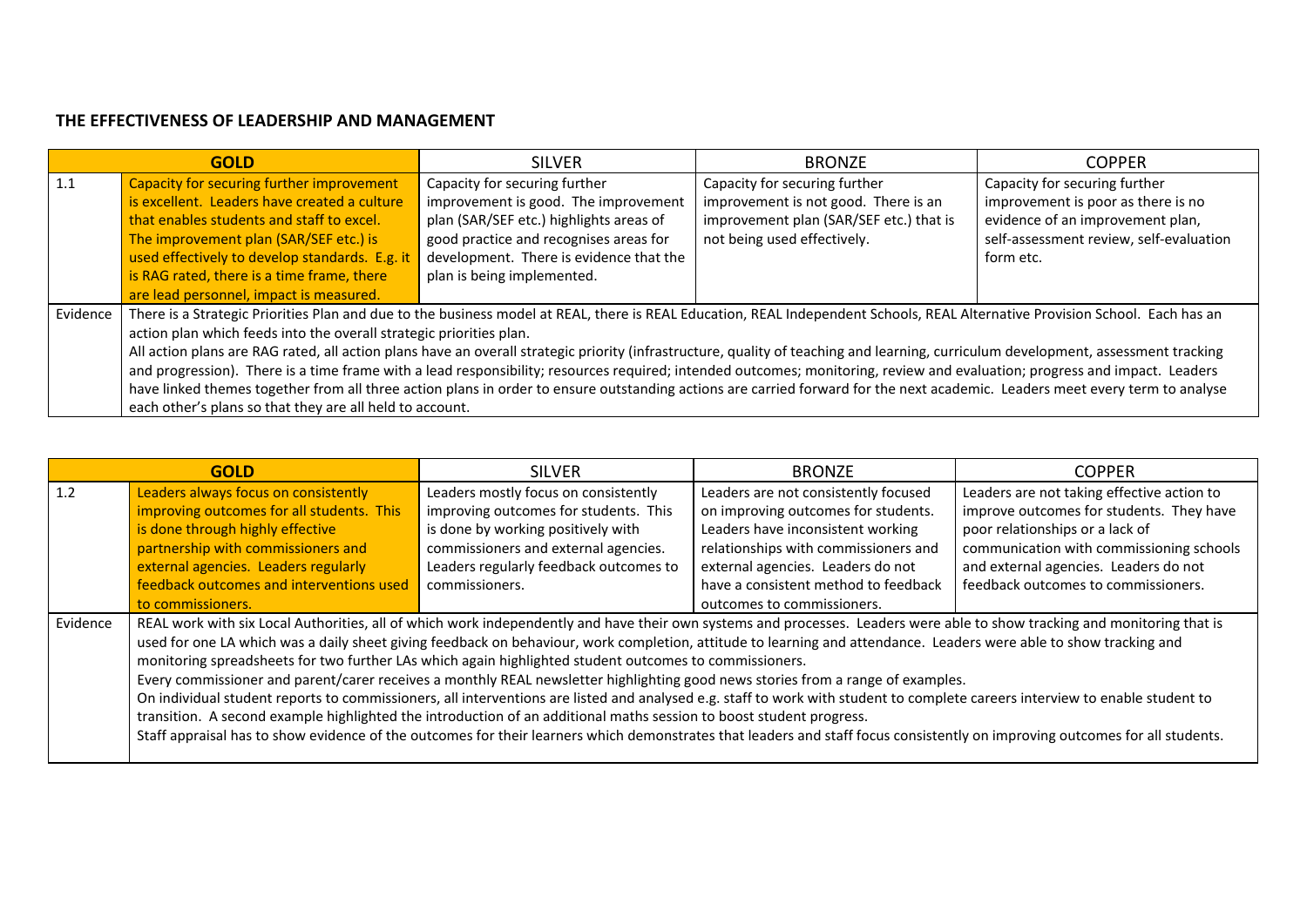|          | <b>GOLD</b>                                                                                                                                                                                                                                                                                                                                                                                                                                                                                                                                                                                                                                                                                                                                                                                                                                                                                                                                                                                                                                                                                                                                                                                                                                                                                                                                                                                                                                                                                                                                                                                                                                                                                                                                                                                                                                                                                                                                                                                                                                                                                                                                                                                                                                                                                                                                                                                                                                                                                                                                                                                                                                                                                                                                                                                                                                                                   | <b>SILVER</b>                                                                                                                                                                                                                                                                                         | <b>BRONZE</b>                                                                                                                                                                                                                                                                                                      | <b>COPPER</b>                                                                                                                                                                                                                                    |  |
|----------|-------------------------------------------------------------------------------------------------------------------------------------------------------------------------------------------------------------------------------------------------------------------------------------------------------------------------------------------------------------------------------------------------------------------------------------------------------------------------------------------------------------------------------------------------------------------------------------------------------------------------------------------------------------------------------------------------------------------------------------------------------------------------------------------------------------------------------------------------------------------------------------------------------------------------------------------------------------------------------------------------------------------------------------------------------------------------------------------------------------------------------------------------------------------------------------------------------------------------------------------------------------------------------------------------------------------------------------------------------------------------------------------------------------------------------------------------------------------------------------------------------------------------------------------------------------------------------------------------------------------------------------------------------------------------------------------------------------------------------------------------------------------------------------------------------------------------------------------------------------------------------------------------------------------------------------------------------------------------------------------------------------------------------------------------------------------------------------------------------------------------------------------------------------------------------------------------------------------------------------------------------------------------------------------------------------------------------------------------------------------------------------------------------------------------------------------------------------------------------------------------------------------------------------------------------------------------------------------------------------------------------------------------------------------------------------------------------------------------------------------------------------------------------------------------------------------------------------------------------------------------------|-------------------------------------------------------------------------------------------------------------------------------------------------------------------------------------------------------------------------------------------------------------------------------------------------------|--------------------------------------------------------------------------------------------------------------------------------------------------------------------------------------------------------------------------------------------------------------------------------------------------------------------|--------------------------------------------------------------------------------------------------------------------------------------------------------------------------------------------------------------------------------------------------|--|
| 1.3      | Leaders have an accurate and<br>comprehensive understanding of the<br>provisions effectiveness, informed by the<br>views of students, parents and staff.<br>Internal QA is used to identify and promote<br>good practice across the provision. Areas<br>of weakness are identified and quickly<br>eradicated.<br>Leaders use performance management as<br>an effective tool to raise standards by<br>linking targets to staff CPD requirements.<br>The comprehensive CPD programme is<br>monitored and its impact analysed against<br>student outcomes.                                                                                                                                                                                                                                                                                                                                                                                                                                                                                                                                                                                                                                                                                                                                                                                                                                                                                                                                                                                                                                                                                                                                                                                                                                                                                                                                                                                                                                                                                                                                                                                                                                                                                                                                                                                                                                                                                                                                                                                                                                                                                                                                                                                                                                                                                                                       | Leaders have an accurate understanding<br>of the quality of education at the<br>provision. Internal QA is used effectively<br>to develop all areas.<br>Leaders use performance management<br>effectively to improve teaching and this is<br>linked to a comprehensive CPD<br>programme for all staff. | Leaders do not have a fully accurate<br>understanding of the quality of education<br>at the provision. Internal QA is used but<br>areas for development are not tackled.<br>Performance management does not focus<br>on improving teaching and learning.<br>There is a CPD programme but not all<br>staff benefit. | Leaders have an inaccurate<br>understanding of the quality of education<br>at the provision as there is no evidence of<br>internal QA processes. Performance<br>management is not used and there is no<br>comprehensive CPD programme for staff. |  |
| Evidence | Internal QA is carried out on a half termly basis where individual teachers work sample is scrutinised. E.g. work sample, lesson planning is scrutinised and outcomes from the<br>session monitored. Middle leaders are responsible for a cohort of students and from this, they carry out their own QA on staff working with their cohort. This means, some staff<br>are monitored by several middle leaders. In Spring One, senior leaders carried out a Deep Trawl on staff by concentrating on the learner and their whole REAL experience.<br>Senior staff are now incorporating both systems of QA to ensure all aspects of teaching, learning and assessment are monitored and evaluated.<br>CPD training is mainly delivered through twilight sessions and on-line Edu Care courses. Learning Preparation training is put on regularly throughout the year and staff who are<br>RAG rated red are guided to attend these sessions. Sessions this year have been on: Learning Preparation, LGBT, Alternative Provision, Youth Justice, Motivational Interviewing,<br>De-escalating behaviour techniques, Google, Dyslexia, MAPA training. There are designated twilight sessions throughout the year that staff have to attend.<br>There is an E-Portal platform that is used for E-Safety for staff.<br>As REAL work with so many commissioners, leaders keep a record of the number of QA visits/inspections that have occurred over an academic year. This year REAL have had<br>nearly 40 external QA visits in one guise or another. This demonstrates that leaders do have an accurate view of the provisions effectiveness as they then formulate an action<br>plan after each visit. Leaders also carry out unannounced drop-ins on staff to ensure day to day provision is consistently good or better. Data showed that over 85% of visits<br>were RAG rated Green.<br>There is a parents group and some parents sit on the governing bodies of the two Independent schools. There is a parent portal for parents to feedback comments to leaders on<br>the main website. The parent portal signposts parents to safeguarding information, tutors profiles, dates etc. There is also a FaceBook page for parents where they can post<br>questions/comments. There is a student ambassador who led a motivational speech to staff. Students have helped to write the updated Smoking Policy.<br>There is an annual appraisal where staff set between three to five targets; all targets are about student outcomes. There are termly supervision/support processes for teaching<br>staff and middle leaders receive half termly support. The process focuses on role of staff member, workload and learners they supervise. Case file audits are carried out and<br>actions noted.<br>Senior leaders carry out appraisal not the staff member's line manager. |                                                                                                                                                                                                                                                                                                       |                                                                                                                                                                                                                                                                                                                    |                                                                                                                                                                                                                                                  |  |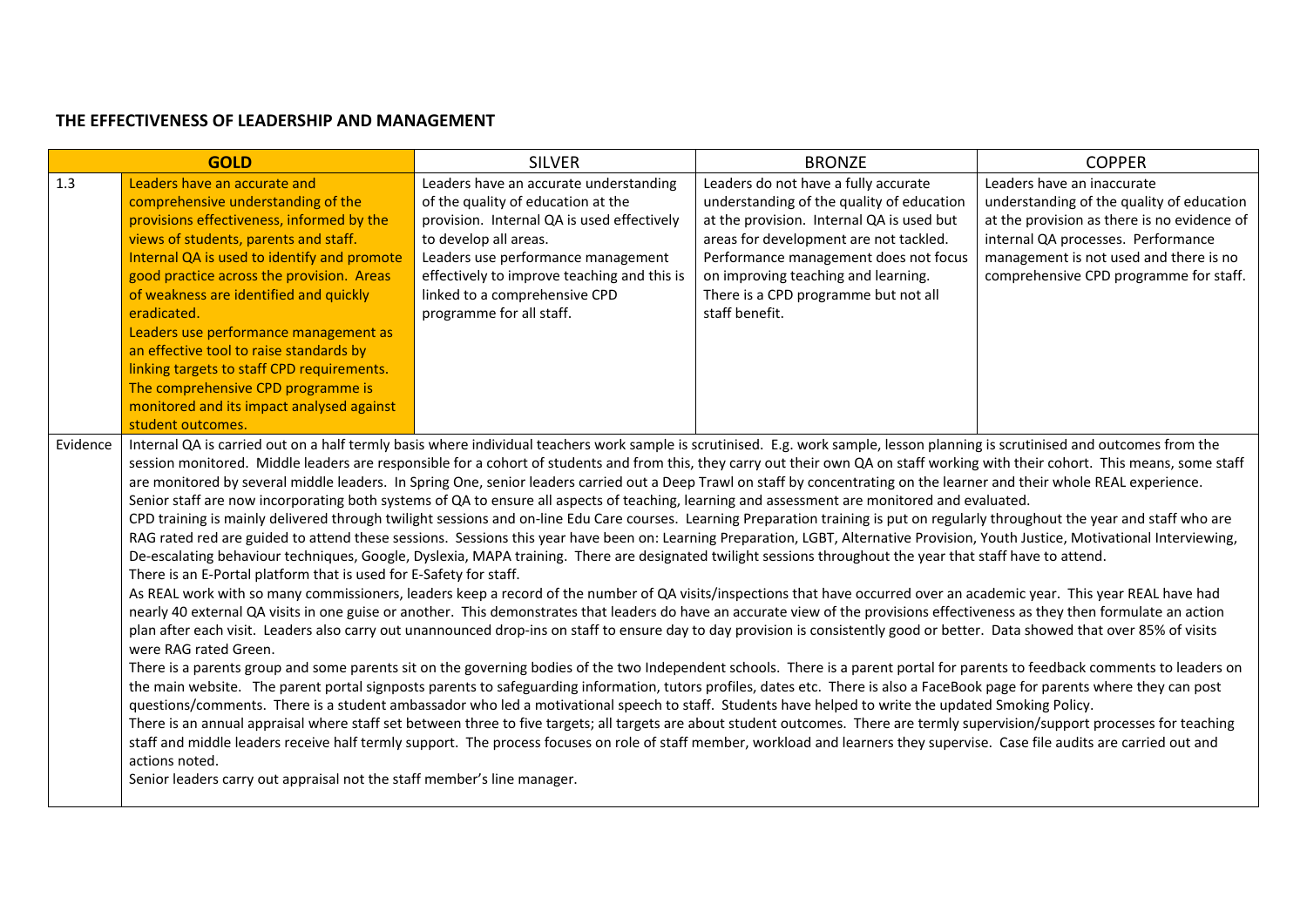|          | <b>GOLD</b>                                                                                                                                                                   | <b>SILVER</b>                                                                                                                                                                    | <b>BRONZE</b>                             | <b>COPPER</b>                               |  |  |
|----------|-------------------------------------------------------------------------------------------------------------------------------------------------------------------------------|----------------------------------------------------------------------------------------------------------------------------------------------------------------------------------|-------------------------------------------|---------------------------------------------|--|--|
| 1.4      | The broad and balanced curriculum is                                                                                                                                          | The curriculum is structured and                                                                                                                                                 | The curriculum lacks structure and only   | The curriculum on offer is not appropriate  |  |  |
|          | well structured and offers students                                                                                                                                           | appropriate to the APs offer. This helps to                                                                                                                                      | engages some students. The range of       | for the needs of the students. It does not  |  |  |
|          | appropriate courses to help them in                                                                                                                                           | engage students in their learning. The                                                                                                                                           | subjects could be improved to prepare     | engage students.                            |  |  |
|          | the next stage of their transition. This                                                                                                                                      | range of courses help students prepare for                                                                                                                                       | students for the next stage of their      | The range of subjects is narrow and does    |  |  |
|          | engages students in their learning and                                                                                                                                        | the next stage of their transition. There is a                                                                                                                                   | transition. Leaders ensure there are some | not prepare students for the next stage of  |  |  |
|          | promotes good behaviour. There is a                                                                                                                                           | planned programme for SMSC and British                                                                                                                                           | opportunities to promote SMSC and         | their transition. SMSC and British Values   |  |  |
|          | comprehensive SMSC and British                                                                                                                                                | Values. Equality and diversity is promoted                                                                                                                                       | British Values but this is done on an ad  | are not made explicit to students. Equality |  |  |
|          | Values programme which is monitored                                                                                                                                           | and evident.                                                                                                                                                                     | hoc basis. Equality and diversity is not  | and diversity is not visibly promoted.      |  |  |
|          | and its impact evaluated. Equality and                                                                                                                                        |                                                                                                                                                                                  | consistently promoted.                    |                                             |  |  |
|          | diversity is promoted and evidenced.                                                                                                                                          |                                                                                                                                                                                  |                                           |                                             |  |  |
|          | This gives students a broader                                                                                                                                                 |                                                                                                                                                                                  |                                           |                                             |  |  |
|          | understanding of community.                                                                                                                                                   |                                                                                                                                                                                  |                                           |                                             |  |  |
| Evidence |                                                                                                                                                                               | REAL deliver GCSEs: English Language, English Literature, Maths, Triple Science, Art, History, ICT, Health and Social, Citizenship, Psychology, Business Studies                 |                                           |                                             |  |  |
|          | Functional Skills: English, maths, ICT.                                                                                                                                       |                                                                                                                                                                                  |                                           |                                             |  |  |
|          | BTECs: Construction, Sport and Active Leisure, Catering, Land Based Studies, Work skills                                                                                      |                                                                                                                                                                                  |                                           |                                             |  |  |
|          | <b>IMI: Mechanics</b>                                                                                                                                                         |                                                                                                                                                                                  |                                           |                                             |  |  |
|          | <b>Rock School</b>                                                                                                                                                            |                                                                                                                                                                                  |                                           |                                             |  |  |
|          | <b>VCTC: Hair and Beauty</b>                                                                                                                                                  |                                                                                                                                                                                  |                                           |                                             |  |  |
|          | <b>NCFE: Digital Arts</b>                                                                                                                                                     |                                                                                                                                                                                  |                                           |                                             |  |  |
|          | ASDAN and AIM awards                                                                                                                                                          |                                                                                                                                                                                  |                                           |                                             |  |  |
|          | PSHE has a subject lead who provides schemes of learning/lesson resources to staff across the organisation. There are accredited courses via ASDAN and AIM awards. There is a |                                                                                                                                                                                  |                                           |                                             |  |  |
|          | Head Teacher's report produced termly with all subject leads feeding back their evaluation on their areas to Governors. The report focuses on strengths, work completed each  |                                                                                                                                                                                  |                                           |                                             |  |  |
|          |                                                                                                                                                                               | term, impact of work undertaken and areas for development. There is a PSHE tracker to show outcomes for students.                                                                |                                           |                                             |  |  |
|          |                                                                                                                                                                               | Equality and diversity is promoted across the organisation e.g. LGBT staff training workshop; visits to Laxton's Holocaust Centre; PSHE resources cover many aspects of equality |                                           |                                             |  |  |
|          | and diversity.                                                                                                                                                                |                                                                                                                                                                                  |                                           |                                             |  |  |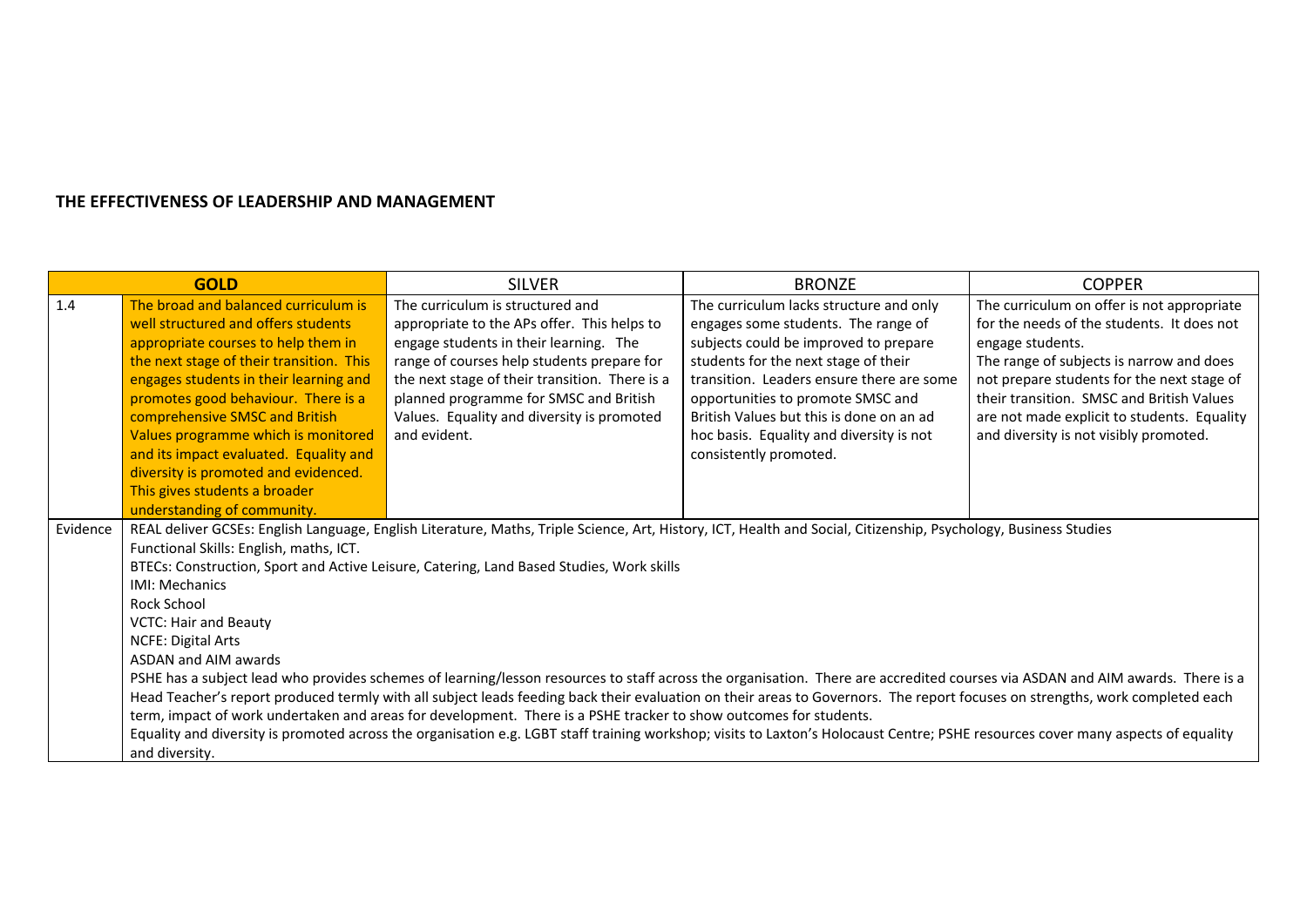|          | <b>GOLD</b>                                                                                                                                |                | <b>SILVER</b>                                                                                                                                                                | <b>BRONZE</b>                                                                         | <b>COPPER</b>                                                                                                                                                     |  |
|----------|--------------------------------------------------------------------------------------------------------------------------------------------|----------------|------------------------------------------------------------------------------------------------------------------------------------------------------------------------------|---------------------------------------------------------------------------------------|-------------------------------------------------------------------------------------------------------------------------------------------------------------------|--|
| 1.5      | Safeguarding is effective. Leaders and<br>managers have created a culture of<br>vigilance where students' welfare is actively<br>promoted. |                | Safeguarding is effective. Leaders and<br>Safeguarding is effective.<br>staff take appropriate action to identify<br>students who may be at risk.<br>statutory requirements. |                                                                                       | Safeguarding is ineffective. The<br>Provision's arrangements for<br>safeguarding students do not meet                                                             |  |
| Evidence | <b>Safeguarding Checklist:</b>                                                                                                             |                |                                                                                                                                                                              |                                                                                       |                                                                                                                                                                   |  |
|          | Single Central Record is accurate and updated<br>regularly                                                                                 | Yes            |                                                                                                                                                                              | DSL/Deputy DSL on site during evaluation visit                                        | Yes                                                                                                                                                               |  |
|          | Site is secure                                                                                                                             | Yes            | Attendance registers up to date                                                                                                                                              |                                                                                       | Yes                                                                                                                                                               |  |
|          | Visitors signing in book is up to date                                                                                                     | Yes            | Evidence that student absence is followed up effectively                                                                                                                     |                                                                                       | 1:1 learning<br>manager follows<br>up absence<br>Group provision-<br>site managers<br>keep log of<br>persistent<br>absenteeism and<br>list interventions<br>taken |  |
|          | Incidents of allegations? Evidence they have been<br>followed up effectively?                                                              | Yes and<br>Yes | ICT filtering and monitoring is robust                                                                                                                                       |                                                                                       | Team of staff to<br>ensure this is done<br>across<br>organisation.<br>An annual hacker<br>is commissioned<br>and actions<br>implemented.                          |  |
|          | New staff/volunteers have appropriate<br>safeguarding training                                                                             | Yes            |                                                                                                                                                                              | Evidence of effective communication between commissioners/external agencies           | Yes - examples<br>given.                                                                                                                                          |  |
|          | Student risk assessments completed and shared<br>with staff                                                                                | Yes            | followed up                                                                                                                                                                  | Evidence that behaviour and anti-bullying logs are maintained and appropriate actions | Yes                                                                                                                                                               |  |

REAL's intranet has a Safeguarding engine room for staff which reiterates all staff training, resources, policies and safeguarding procedures/key staff to contact. There is a link to serious case reviews and government research and updates. There are four DSO and five Deputy DSOs across the organisation.

There is a token system in operation for authorising passwords and these change per hub.

There is a running safeguarding log which lists everything associated with a safeguarding case. Examples shown and discussed. There is a significant incident reporting form which staff fill in and pass onto line managers. SIRFs are analysed by Directors.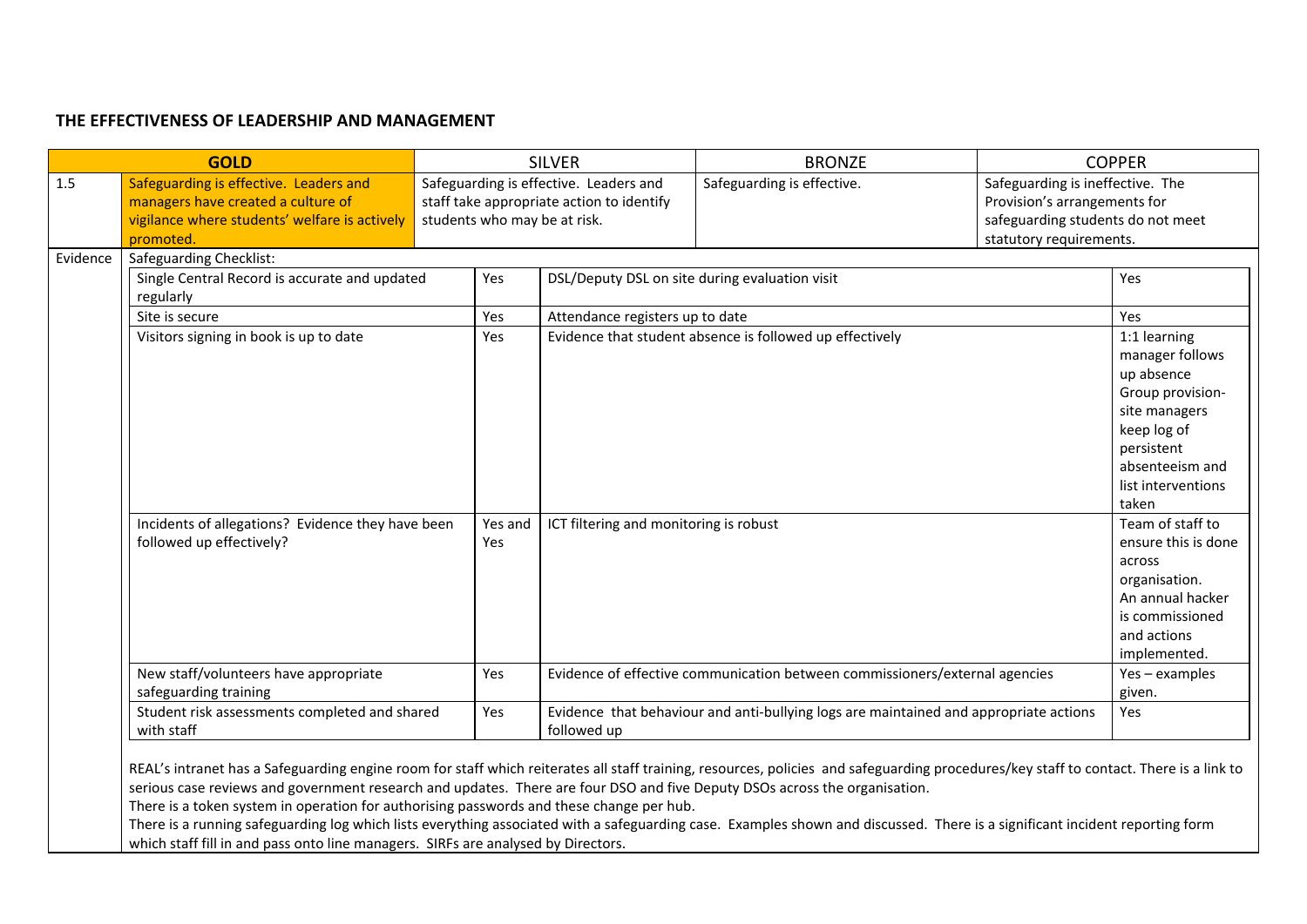|          | <b>GOLD</b>                                                                                                                                                                                                                                                                                                                                                                                                                                                                                                                                                                                                                                                                                                                                                            | <b>SILVER</b>                                                                                                                                                     | <b>BRONZE</b>                                                                                                                                                           | <b>COPPER</b>                                                                                     |  |  |
|----------|------------------------------------------------------------------------------------------------------------------------------------------------------------------------------------------------------------------------------------------------------------------------------------------------------------------------------------------------------------------------------------------------------------------------------------------------------------------------------------------------------------------------------------------------------------------------------------------------------------------------------------------------------------------------------------------------------------------------------------------------------------------------|-------------------------------------------------------------------------------------------------------------------------------------------------------------------|-------------------------------------------------------------------------------------------------------------------------------------------------------------------------|---------------------------------------------------------------------------------------------------|--|--|
| 1.6      | Governors have a clear understanding<br>about their role at the provision. They<br>are confident to challenge senior<br>leaders about the Provision's<br>performance. Governors receive<br>regular reports from senior leaders<br>and act on them accordingly.                                                                                                                                                                                                                                                                                                                                                                                                                                                                                                         | Governors are effectively involved in<br>challenging senior leaders about the<br>Provision's performance. Senior leaders<br>provide regular reports to Governors. | Governors are involved in challenging<br>senior leaders about the Provision's<br>performance. However, they are not<br>effective in bringing about positive<br>changes. | Governors are not involved in challenging<br>senior leaders about the Provision's<br>performance. |  |  |
| Evidence | There are three arms to the organisation and each have their own set of Governors. There is a termly Head teacher's report that is sent to governors for discussion and<br>accountability. There are staff governors, parent governors and governors have backgrounds from: education, social care, local authority, SEND expertise.<br>Governors meet termly and have trustees from the charity at the meetings too. Governors are given the strategic action plans from each school within the organisation.<br>Governors then make recommendations/actions for Head teachers. Two Governors carried out a safeguarding inspection at the Independent school in the last academic year.<br>There are regular full board meetings and weekly senior leaders meetings. |                                                                                                                                                                   |                                                                                                                                                                         |                                                                                                   |  |  |

|           | <b>Registered Independent School</b> | <b>Acting within IS regulations</b>                                                                           | In breach of IS regulations |  |
|-----------|--------------------------------------|---------------------------------------------------------------------------------------------------------------|-----------------------------|--|
| <b>1.</b> | DfE: RIS 891/6023                    | NCSEP weekly check on provision numbers<br>shows REAL working within IS regulations<br>for groups at AP hubs. |                             |  |
|           |                                      |                                                                                                               |                             |  |

| <b>GOLD</b><br><b>EVALUATION GRADE</b> |  |
|----------------------------------------|--|
|                                        |  |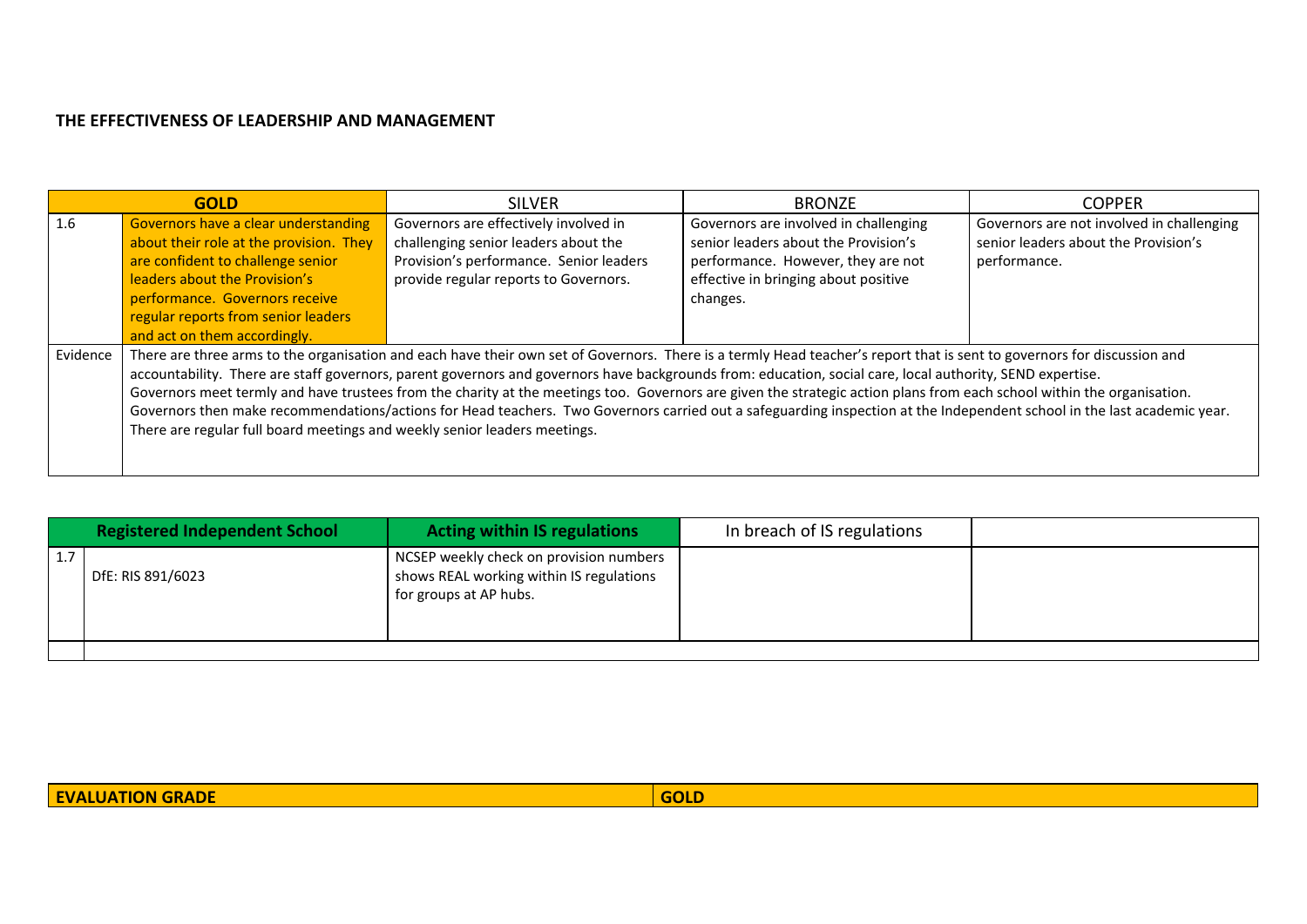|          | <b>GOLD</b>                                                                                                                                                                                                                                                                                                                                                                                                                                                                                                                                                                                                                                                                                                                                                                                                                                                                                                                                                                                                                                                                                                                                                                                                                       | <b>SILVER</b>                                                                                                                                                                           | <b>BRONZE</b>                                                                                                                                                                                                                              | <b>COPPER</b>                                                                                                                                                                                                                                                                                                                                         |  |
|----------|-----------------------------------------------------------------------------------------------------------------------------------------------------------------------------------------------------------------------------------------------------------------------------------------------------------------------------------------------------------------------------------------------------------------------------------------------------------------------------------------------------------------------------------------------------------------------------------------------------------------------------------------------------------------------------------------------------------------------------------------------------------------------------------------------------------------------------------------------------------------------------------------------------------------------------------------------------------------------------------------------------------------------------------------------------------------------------------------------------------------------------------------------------------------------------------------------------------------------------------|-----------------------------------------------------------------------------------------------------------------------------------------------------------------------------------------|--------------------------------------------------------------------------------------------------------------------------------------------------------------------------------------------------------------------------------------------|-------------------------------------------------------------------------------------------------------------------------------------------------------------------------------------------------------------------------------------------------------------------------------------------------------------------------------------------------------|--|
| 2.1      | Teachers demonstrate deep knowledge of<br>their subject area. Lessons are planned<br>effectively; learning tasks are differentiated<br>and varied. Learning is challenging with<br>tasks matched to students' needs which<br>maximises student progress.                                                                                                                                                                                                                                                                                                                                                                                                                                                                                                                                                                                                                                                                                                                                                                                                                                                                                                                                                                          | Teachers use secure subject knowledge<br>to plan learning that sustains students'<br>interest. Most learning tasks are<br>differentiated and varied which supports<br>student progress. | Teachers' subject knowledge is not<br>deployed effectively to engage students.<br>Some learning tasks are differentiated<br>and varied. There is an over-reliance on<br>one teaching method. This can at times<br>stifle student progress. | Teachers do not have secure subject<br>knowledge. Consequently, students are<br>not engaged with the learning. There is<br>little evidence of differentiation and<br>learning tasks are too similar across the<br>provision. Learning tasks are not<br>challenging and are not matched to<br>students' needs. Students do not make<br>clear progress. |  |
| Evidence | The Sneinton Mechanics lesson involved eight students. Each student was engaged on a different task, differentiated according to their ability, the course they were doing and<br>how advanced they were in terms of IMI unit completion. One student was reconfiguring an engine, two were working on the cooling system and another was working on the<br>brakes of a car. One was fitting a coil spring. Others were completing unit assessment sheets. The tasks are highly varied and clearly differentiated. The Mansfield site lesson were<br>also well planned following a similar system. The lessons are well planned following the IMI unit requirements. The specific task was dependent on whether the students are<br>doing Diploma or Certificate and also depending on which level they are working at. There is a job sheet produced for the day and vehicle tasks are allocated on a whiteboard.<br>The objectives are set out there. Most students were highly engaged in their learning. During the 1:1 session, the teacher had planned an effective lesson with resources and<br>challenge matched to the student's needs. The learning tasks were individualised for the particular needs of that student. |                                                                                                                                                                                         |                                                                                                                                                                                                                                            |                                                                                                                                                                                                                                                                                                                                                       |  |

|          | <b>GOLD</b>                                                                                                                                                                                                                                                                                                                                                                                                                                                                                                                                                                                                                                                                                                                                                                                                                                                                                                                                                                                                                                                                                                 | <b>SILVER</b>                                                                                                                                                                                                                                                                           | <b>BRONZE</b>                                                                                                                                                         | <b>COPPER</b>                                                                                                                                                     |  |
|----------|-------------------------------------------------------------------------------------------------------------------------------------------------------------------------------------------------------------------------------------------------------------------------------------------------------------------------------------------------------------------------------------------------------------------------------------------------------------------------------------------------------------------------------------------------------------------------------------------------------------------------------------------------------------------------------------------------------------------------------------------------------------------------------------------------------------------------------------------------------------------------------------------------------------------------------------------------------------------------------------------------------------------------------------------------------------------------------------------------------------|-----------------------------------------------------------------------------------------------------------------------------------------------------------------------------------------------------------------------------------------------------------------------------------------|-----------------------------------------------------------------------------------------------------------------------------------------------------------------------|-------------------------------------------------------------------------------------------------------------------------------------------------------------------|--|
| 2.2      | All teachers develop and consolidate<br>students' knowledge, understanding<br>and skills. They give sufficient time for<br>students to review what they are<br>learning and to develop further.<br>Excellent use of pace in nearly all<br>lessons, provides appropriate learning<br>opportunities.                                                                                                                                                                                                                                                                                                                                                                                                                                                                                                                                                                                                                                                                                                                                                                                                          | Most teachers develop and consolidate<br>students' knowledge, understanding and<br>skills. They give sufficient time for students<br>to review what they are learning and to<br>develop further. Pace in most lessons is<br>well used to provide appropriate learning<br>opportunities. | Some teachers do not have a consistent<br>approach to enable students to<br>consolidate their learning in lesson time.<br>The pace in some lessons inhibits learning. | Teachers do not give sufficient time in<br>lessons for students to consolidate<br>learning and as such, progress is limited.<br>Pace of lesson inhibits learning. |  |
| Evidence | There are good developmental pathway opportunities that are apparent at both sites through the planning and the teaching. Students analyse problems, diagnose faults and<br>execute repairs in a largely independent fashion. There are opportunities to develop a range of skills including numerical, written, reading, communication, analytical, personal<br>and practical. Assessment of learning is done in a variety of ways. There is tutor assessment, self-assessment, practical assessment as well as unit completion written<br>assessments. There is good evidence of written tutor feedback with levels recorded and this was observed at both sites in the student folders. There are ample opportunities at<br>both provisions for reviews of task progress, knowledge and skills. The majority of students were engaged in their learning and conducted the tasks at a good pace which kept<br>them involved. During the 1:1 session, the teacher had planned tasks to consolidate the learning and the student was able to make good progress due to the effective pace of<br>the lesson. |                                                                                                                                                                                                                                                                                         |                                                                                                                                                                       |                                                                                                                                                                   |  |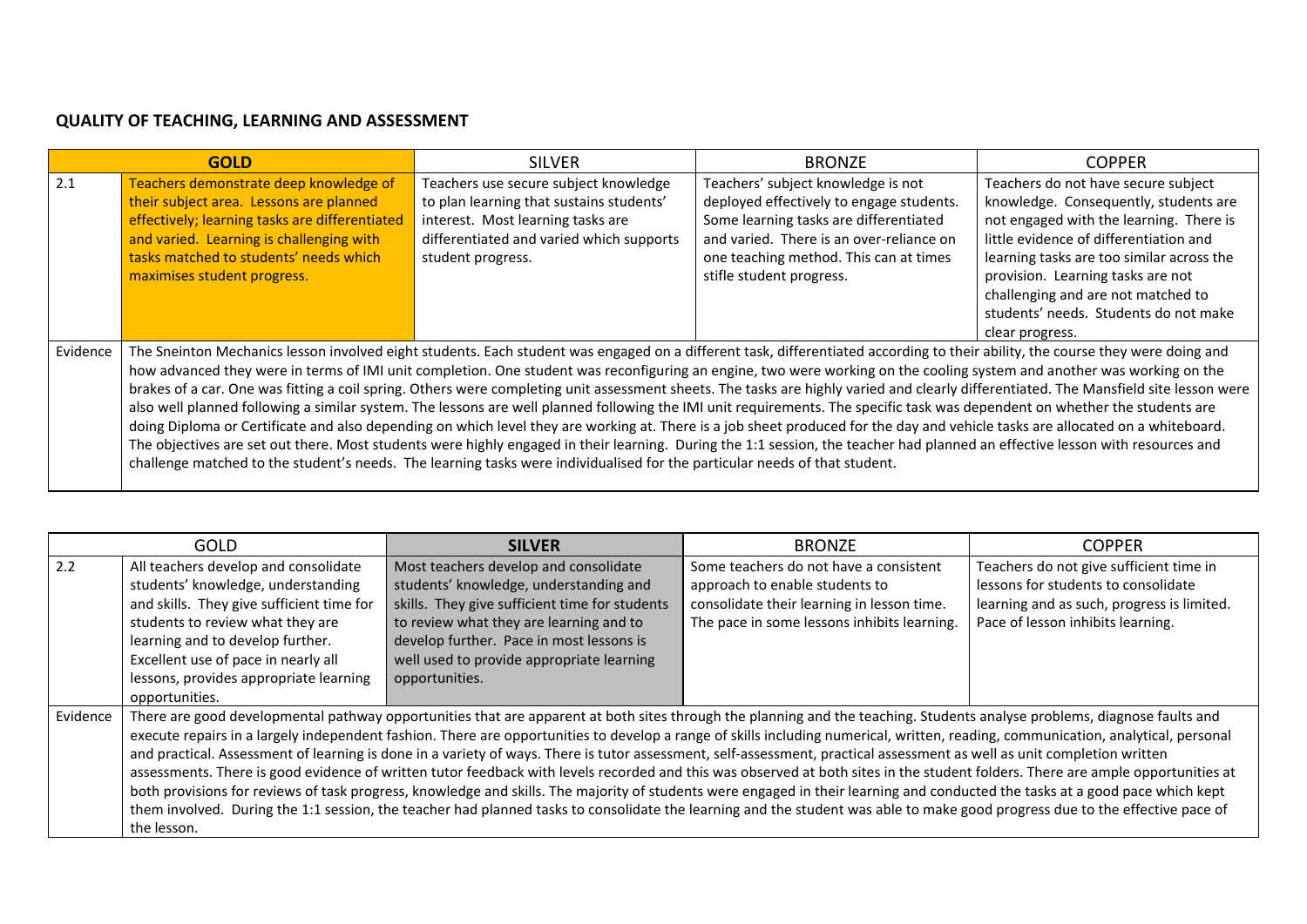| <b>GOLD</b>                                                                                                                                                                                                                                                                                                                             |           | <b>SILVER</b>                                                                                                                                                                                        | <b>BRONZE</b>                                                                                                                                                                                                                                                                                                                                                                                                                                                                                                                                                                                                                                                                                                                                                                                                                                                                                                | <b>COPPER</b>                                                                                                                                                                                                               |
|-----------------------------------------------------------------------------------------------------------------------------------------------------------------------------------------------------------------------------------------------------------------------------------------------------------------------------------------|-----------|------------------------------------------------------------------------------------------------------------------------------------------------------------------------------------------------------|--------------------------------------------------------------------------------------------------------------------------------------------------------------------------------------------------------------------------------------------------------------------------------------------------------------------------------------------------------------------------------------------------------------------------------------------------------------------------------------------------------------------------------------------------------------------------------------------------------------------------------------------------------------------------------------------------------------------------------------------------------------------------------------------------------------------------------------------------------------------------------------------------------------|-----------------------------------------------------------------------------------------------------------------------------------------------------------------------------------------------------------------------------|
| 2.3<br>All staff manage student behaviour<br>highly effectively with clear rules that<br>are consistently enforced. Teachers<br>are determined that students achieve<br>well. They have consistently high<br>expectations of all students. All<br>teachers are quick to challenge<br>stereotypes and the use of derogatory<br>language. | language. | Teachers incorporate the Provision's<br>behaviour management routines<br>consistently. Students respond with<br>positive attitudes. Most teachers challenge<br>stereotypes and the use of derogatory | Clear rules are not consistently enforced.<br>Teachers do not adopt a consistent<br>approach to encourage all students to<br>work with positive attitudes. Derogatory<br>language is sometimes tolerated.                                                                                                                                                                                                                                                                                                                                                                                                                                                                                                                                                                                                                                                                                                    | Student behaviour is not managed<br>effectively which impacts negatively upon<br>learning. Teachers' high expectations for<br>attitudes to learning and behaviour were<br>not evident. Derogatory language is<br>tolerated. |
| Evidence                                                                                                                                                                                                                                                                                                                                |           |                                                                                                                                                                                                      | The Sneinton provision has a system of providing a task 'B' for students who do not engage with a particular task. Understanding of wider social issues is conducted through a<br>'Breakfast Club' session during which topical issues from newspapers that are provided, are discussed. The observed behaviour at both provisions was very good and no<br>examples of derogatory language were heard. The provision policy of de-escalation of incidents is followed, with 'time-out' to reset emotions. A similar process is followed at the<br>Mansfield site where disengaged learners are talked to and tasks adjusted. Students have a say in what tasks are to be done. There is a 'chill area' for de-escalation of conflict.<br>The majority of the students who were observed and talked to were interested and engaged in their learning and they had high expectations of their own involvement. |                                                                                                                                                                                                                             |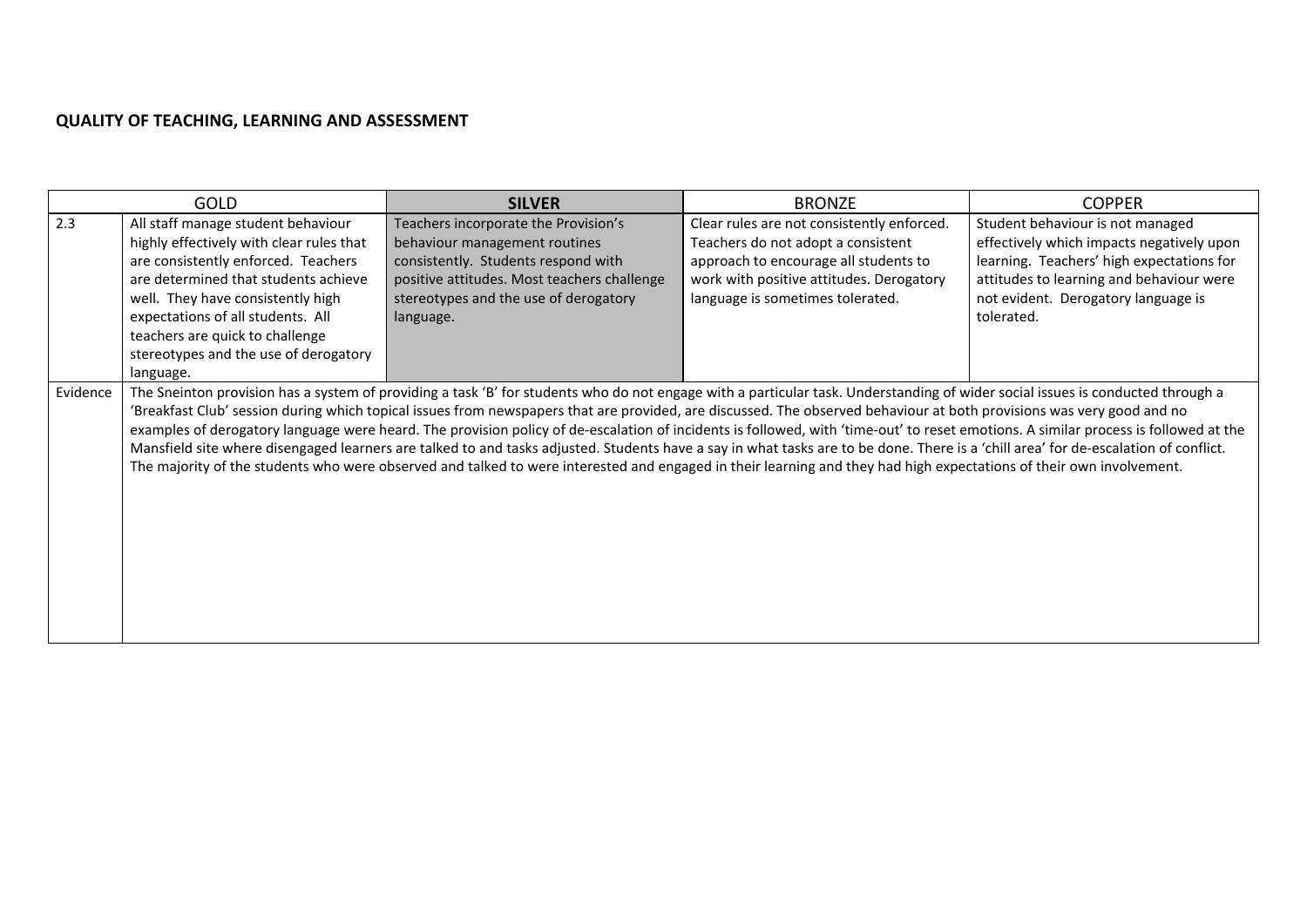|     | <b>GOLD</b>                                                                                                                                                                                                                                                                                                                                                                                                                                                                                                                                                                                                                                                                                                                                                                                                                                                                                                                                                                                                                                                                                                                                                         | <b>SILVER</b>                          | <b>BRONZE</b>                              | <b>COPPER</b>                             |
|-----|---------------------------------------------------------------------------------------------------------------------------------------------------------------------------------------------------------------------------------------------------------------------------------------------------------------------------------------------------------------------------------------------------------------------------------------------------------------------------------------------------------------------------------------------------------------------------------------------------------------------------------------------------------------------------------------------------------------------------------------------------------------------------------------------------------------------------------------------------------------------------------------------------------------------------------------------------------------------------------------------------------------------------------------------------------------------------------------------------------------------------------------------------------------------|----------------------------------------|--------------------------------------------|-------------------------------------------|
| 2.4 | Teachers identify and support any student                                                                                                                                                                                                                                                                                                                                                                                                                                                                                                                                                                                                                                                                                                                                                                                                                                                                                                                                                                                                                                                                                                                           | Teachers identify and support those    | Teachers do not always intervene quickly   | Teachers do not give sufficient time in   |
|     | who is falling behind, and enable almost all                                                                                                                                                                                                                                                                                                                                                                                                                                                                                                                                                                                                                                                                                                                                                                                                                                                                                                                                                                                                                                                                                                                        | students who start to fall behind and  | enough to help those students who are      | lessons for students to consolidate       |
|     | to catch up. Teachers check students'                                                                                                                                                                                                                                                                                                                                                                                                                                                                                                                                                                                                                                                                                                                                                                                                                                                                                                                                                                                                                                                                                                                               | intervene quickly to help them improve | falling behind. Teachers do not employ a   | learning and as such progress is limited. |
|     | understanding effectively in lessons,                                                                                                                                                                                                                                                                                                                                                                                                                                                                                                                                                                                                                                                                                                                                                                                                                                                                                                                                                                                                                                                                                                                               | their learning. Teachers usually check | consistent method in lessons to            | Weak assessment practice means that       |
|     | offering clearly directed and timely                                                                                                                                                                                                                                                                                                                                                                                                                                                                                                                                                                                                                                                                                                                                                                                                                                                                                                                                                                                                                                                                                                                                | students' understanding in lessons, so | effectively check students' understanding. | teaching fails to meet students' needs.   |
|     | support. Teachers provide incisive feedback                                                                                                                                                                                                                                                                                                                                                                                                                                                                                                                                                                                                                                                                                                                                                                                                                                                                                                                                                                                                                                                                                                                         | offering timely support. Teachers give | The provision's assessment policy is not   | There is a lack of evidence of feedback   |
|     | and students use this feedback effectively.                                                                                                                                                                                                                                                                                                                                                                                                                                                                                                                                                                                                                                                                                                                                                                                                                                                                                                                                                                                                                                                                                                                         | students feedback in the majority of   | consistently used across the provision and | being given or acted upon.                |
|     |                                                                                                                                                                                                                                                                                                                                                                                                                                                                                                                                                                                                                                                                                                                                                                                                                                                                                                                                                                                                                                                                                                                                                                     | lessons enabling the students' to make | this affects the quality of feedback.      |                                           |
|     |                                                                                                                                                                                                                                                                                                                                                                                                                                                                                                                                                                                                                                                                                                                                                                                                                                                                                                                                                                                                                                                                                                                                                                     | progress.                              |                                            |                                           |
|     | with a task. Deliberate faults are inserted into the vehicle tasks in order to develop analytical skills as well as to act as a form of practical assessment. For the majority of students<br>learning was effectively checked by the tutor. Two students at the Sneinton site did not appear to know what their task objectives were when questioned by the observer<br>And they were consequently not engaged in their work. All of the other students (12 in total) were highly engaged across both sites. There was good feedback in evidence across<br>both of the Mechanics provisions and this was seen in lessons through verbal feedback, through unit task assessments as well as through practical assessments. Constructive<br>feedback is evident in all of the folders with student progress grids with unit completion (Levels) all signed off.<br>For the 1:1 session, work was marked immediately so that the student had instant feedback. The marking was very effective as the teacher regularly encouraged the student to<br>make more progress by setting targets or posing questions for them to think about and discuss at another session. |                                        |                                            |                                           |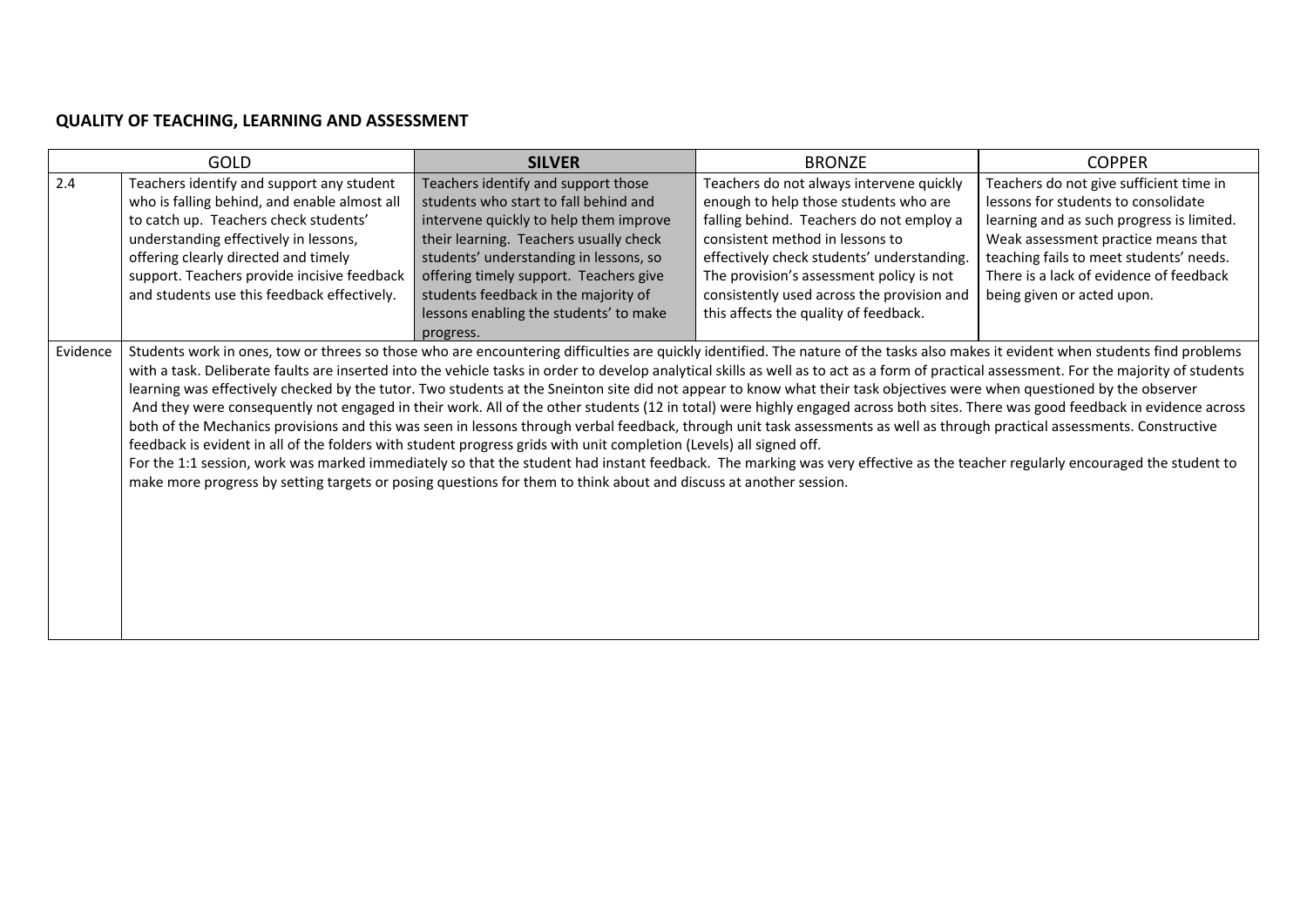|          | <b>GOLD</b>                                                                                                                                                                                                                                                                                                                                                                                                                                                                                                                                                                                                                                                                                                                                                                                                                                                                                                                                                                                                                                                                             | <b>SILVER</b>                        | <b>BRONZE</b>                          | <b>COPPER</b>                        |
|----------|-----------------------------------------------------------------------------------------------------------------------------------------------------------------------------------------------------------------------------------------------------------------------------------------------------------------------------------------------------------------------------------------------------------------------------------------------------------------------------------------------------------------------------------------------------------------------------------------------------------------------------------------------------------------------------------------------------------------------------------------------------------------------------------------------------------------------------------------------------------------------------------------------------------------------------------------------------------------------------------------------------------------------------------------------------------------------------------------|--------------------------------------|----------------------------------------|--------------------------------------|
| 2.5      | Teachers embed reading, writing,                                                                                                                                                                                                                                                                                                                                                                                                                                                                                                                                                                                                                                                                                                                                                                                                                                                                                                                                                                                                                                                        | Teachers develop students' reading,  | Teachers miss opportunities to develop | There is a lack of focus on reading, |
|          | communication and numeracy.                                                                                                                                                                                                                                                                                                                                                                                                                                                                                                                                                                                                                                                                                                                                                                                                                                                                                                                                                                                                                                                             | writing, communication and numeracy. | students' reading, writing,            | writing, communication and numeracy  |
|          |                                                                                                                                                                                                                                                                                                                                                                                                                                                                                                                                                                                                                                                                                                                                                                                                                                                                                                                                                                                                                                                                                         |                                      | communication and numeracy.            | throughout the curriculum.           |
| Evidence | In both provisions there is a small library for the students to use. These contain car manuals and other material as well as other more eclectic books. Staff read with the students<br>and at the Mansfield site the details of this are effectively logged. Unit completion is clearly marked and logged in well-presented folders with a tracking grid so that the students<br>can easily identify their progress as well as targets. A reading unit on interpreting technical information is in place. There is a colour coded tracking sheet on the workshop board<br>so that students can easily see their progress. There are excellent opportunities provided for oral communication both with staff and when working collaboratively on a task.<br>Numeracy is necessarily embedded in most of the tasks. Formative marking should be developed with a focus on extended pieces of writing which could be in the form of a unit<br>completion report. Evidence from the 1:1 session clearly showed that all aspects of the above skills were being developed with the student. |                                      |                                        |                                      |

| <b>EVALUATION GRADE</b> | <b>SILVER</b> |
|-------------------------|---------------|
|-------------------------|---------------|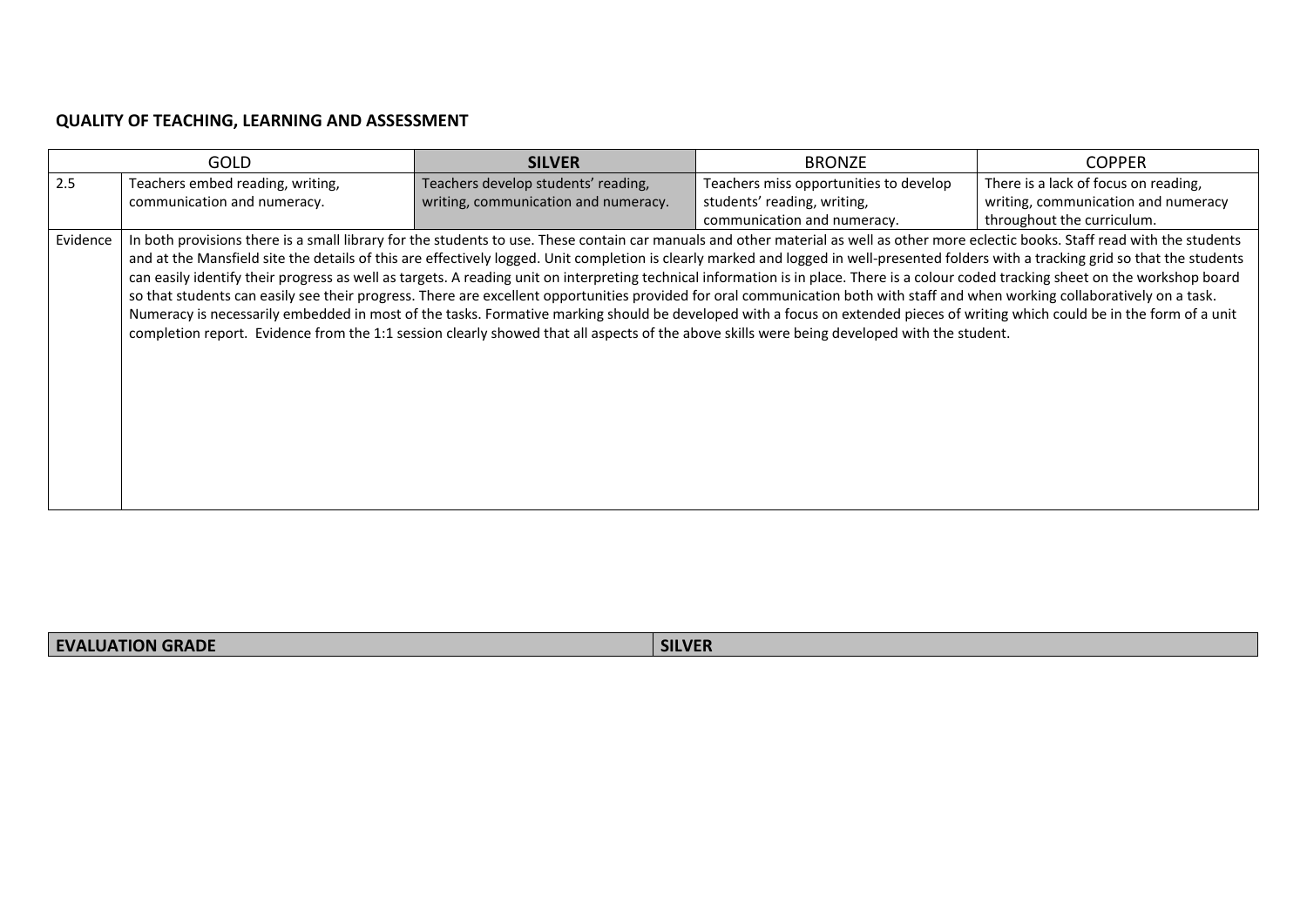# **PERSONAL DEVELOPMENT, BEHAVIOUR AND WELFARE**

|          | <b>GOLD</b>                                                                                                                                                                                                                                                                                                                                                                                                                                                                                                                                                                                                                                                                                                                                                                                                                                                                                                                                                                                                                                                                                                                                                                                                                                                                                       | <b>SILVER</b>                                                                                                                                                                                                 | <b>BRONZE</b>                                                                                                                                                  | <b>COPPER</b>                                                                                                                                                                                                                                                  |
|----------|---------------------------------------------------------------------------------------------------------------------------------------------------------------------------------------------------------------------------------------------------------------------------------------------------------------------------------------------------------------------------------------------------------------------------------------------------------------------------------------------------------------------------------------------------------------------------------------------------------------------------------------------------------------------------------------------------------------------------------------------------------------------------------------------------------------------------------------------------------------------------------------------------------------------------------------------------------------------------------------------------------------------------------------------------------------------------------------------------------------------------------------------------------------------------------------------------------------------------------------------------------------------------------------------------|---------------------------------------------------------------------------------------------------------------------------------------------------------------------------------------------------------------|----------------------------------------------------------------------------------------------------------------------------------------------------------------|----------------------------------------------------------------------------------------------------------------------------------------------------------------------------------------------------------------------------------------------------------------|
| 3.1      | Student attitudes to learning are excellent<br>and they are proud of their achievements<br>and of their Provision. There is an effective<br>Student Voice programme which allows<br>students to share their ideas and opinions<br>with Provision leaders. Students' positive                                                                                                                                                                                                                                                                                                                                                                                                                                                                                                                                                                                                                                                                                                                                                                                                                                                                                                                                                                                                                      | Most students are engaged with learning<br>and exhibit positive attitudes. These<br>positive attitudes have a good impact on<br>the progress they make. They take pride<br>in their work and their Provision. | Most students are engaged with learning<br>and exhibit positive attitudes about the<br>Provision. However, some individuals<br>disrupt the learning of others. | Too many students are disengaged and<br>exhibit poor attitudes to learning. Their<br>actions disrupt the teaching and learning<br>of others. A significant minority of<br>students show a lack of respect for each<br>other or staff. Students ignore or rebut |
|          | conduct reflects the Provision's effective<br>strategies to promote high standards of<br>behaviour. Incidences of low-level<br>disruption are extremely rare.                                                                                                                                                                                                                                                                                                                                                                                                                                                                                                                                                                                                                                                                                                                                                                                                                                                                                                                                                                                                                                                                                                                                     |                                                                                                                                                                                                               |                                                                                                                                                                | requests from teachers to moderate their<br>conduct. This results in poor behaviour<br>around the Provision.                                                                                                                                                   |
| Evidence | Provision leaders have designed a new behaviour tracker; the SIRF will be RAG rated to feed into safeguarding log.<br>From the Google Plus Secure Community website, there were lots of examples of students enjoying their REAL provision and taking pride in the provision.<br>The majority of the students across both sites were highly engaged with their learning. The folders as well as the appearance (PPE) and behaviour of the students indicated that<br>they took great pride in their provision. The six pupil survey forms indicated that all of the students had a high opinion of the education that they were receiving across both sites.<br>All of the students were on course to achieve their IMI Certificate or Diploma. The majority of students who were spoken with displayed strong commitment to their learning.<br>There is a student feedback form in place and the student voice is clearly an integral part of the courses. No incidents of disruptive behaviour were observed. Attendance was<br>good at the Sneinton site with eight out of nine attending the provision with one suspended. Six out of ten attended at the Mansfield provision, two having finished the course<br>and two were absent. This was followed up through REAL's attendance officer. |                                                                                                                                                                                                               |                                                                                                                                                                |                                                                                                                                                                                                                                                                |

|          | <b>GOLD</b>                            | <b>SILVER</b>                                                                                                                                                                 | <b>BRONZE</b>                       | <b>COPPER</b>                            |
|----------|----------------------------------------|-------------------------------------------------------------------------------------------------------------------------------------------------------------------------------|-------------------------------------|------------------------------------------|
| 3.2      | Students value their education and     | Students value their education.                                                                                                                                               | Attendance is improving or stable,  | Attendance is consistently low for all   |
|          | rarely miss a day at the Provision. No | Non-attendance is decreasing and where                                                                                                                                        | however, some students or groups of | students or groups of students and shows |
|          | groups of students are disadvantaged   | students are absent or persistently absent,                                                                                                                                   | students continue to have poor      | little sign of sustained improvement.    |
|          | by low attendance. Attendance is       | intervention is used effectively and there is                                                                                                                                 | attendance. There is evidence of    | There is no clear evidence of any        |
|          | either near to the national average    | follow up. No groups of students are                                                                                                                                          | intervention.                       | intervention.                            |
|          | (95%) or the cohorts attendance has    | disadvantaged by low attendance.                                                                                                                                              |                                     |                                          |
|          | improved significantly since attending |                                                                                                                                                                               |                                     |                                          |
|          | the Provision.                         |                                                                                                                                                                               |                                     |                                          |
| Evidence |                                        | Leaders put together an aggregated attendance percentage from September 2016-March 2017 which stands at 79.47%. LAC attendance was 67.4%; BME 91.6%; FSM 77%; EHCP            |                                     |                                          |
|          |                                        | 77.6%. Leaders have compared the attendance with national average PRU attendance 2014/15 at 68.5% compared to REAL Independent school attendance at 78%.                      |                                     |                                          |
|          |                                        | For students with low attendance figures, there are interventions in place to improve attendance. A case study shows that leaders analysed students who had refused to        |                                     |                                          |
|          |                                        | attended sessions within a four week period; they met with the students to ascertain the reasons why and to put in place inteventions to improve absence rates. In each case, |                                     |                                          |
|          |                                        | barriers to attendance were different so each intervention had to be different. E.g. a bursary incentive; attendance order on a criminal order, amended timetables, staffing  |                                     |                                          |
|          |                                        | changes. In extreme cases, leaders will work with commissioners to instigate prosecution.                                                                                     |                                     |                                          |
|          |                                        |                                                                                                                                                                               |                                     |                                          |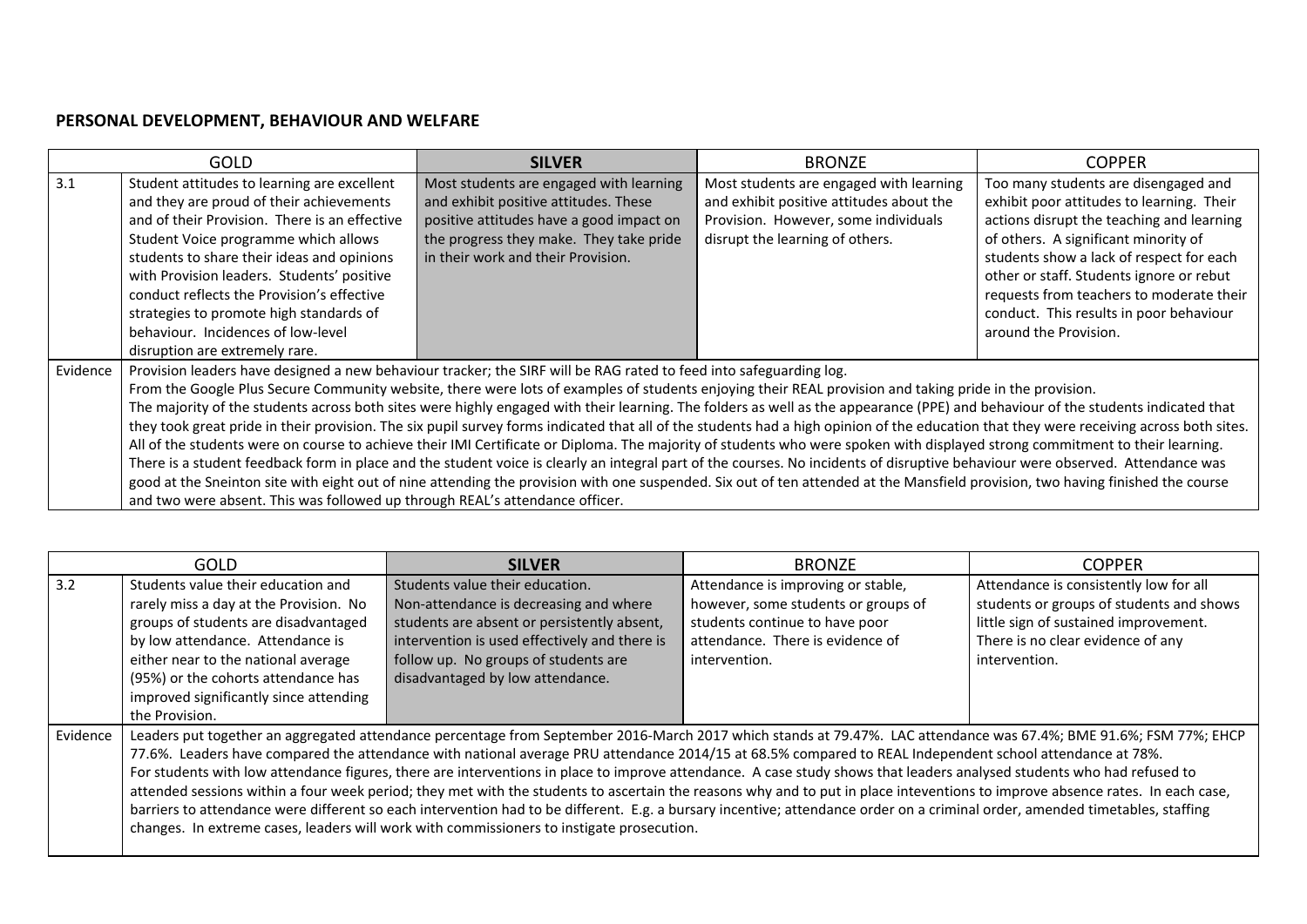### **PERSONAL DEVELOPMENT, BEHAVIOUR AND WELFARE**

|          | <b>GOLD</b>                                                                                                                                                                                                                                                                                                                   | <b>SILVER</b>                                                                                                                                                                                                                                                                                                                                                                                                                                                                                                                                                                                                                                                                                                                                                                                                                                                                                                                                                                    | <b>BRONZE</b>                                                                                                                                                                                                                                                                                                               | <b>COPPER</b>                                                                                                                             |
|----------|-------------------------------------------------------------------------------------------------------------------------------------------------------------------------------------------------------------------------------------------------------------------------------------------------------------------------------|----------------------------------------------------------------------------------------------------------------------------------------------------------------------------------------------------------------------------------------------------------------------------------------------------------------------------------------------------------------------------------------------------------------------------------------------------------------------------------------------------------------------------------------------------------------------------------------------------------------------------------------------------------------------------------------------------------------------------------------------------------------------------------------------------------------------------------------------------------------------------------------------------------------------------------------------------------------------------------|-----------------------------------------------------------------------------------------------------------------------------------------------------------------------------------------------------------------------------------------------------------------------------------------------------------------------------|-------------------------------------------------------------------------------------------------------------------------------------------|
| 3.3      | All students recognise the value of<br>receiving lessons about healthy<br>lifestyles. They have an age<br>appropriate understanding of what<br>constitutes a healthy relationship.<br>They can identify a range of risks to<br>their health and know where to get<br>information from about reducing risk if<br>they need it. | Most students recognise the value of<br>receiving lessons about healthy lifestyles.<br>They have an age appropriate<br>understanding of what constitutes a healthy<br>relationship. They can identify a range of<br>risks to their health and know where to get<br>information from about reducing risk if they<br>need it.                                                                                                                                                                                                                                                                                                                                                                                                                                                                                                                                                                                                                                                      | Some students recognise the value of<br>receiving lessons about healthy lifestyles.<br>They have an age appropriate<br>understanding of what constitutes a<br>healthy relationship. They can identify a<br>range of risks to their health and know<br>where to get information from about<br>reducing risk if they need it. | A significant minority of students do not<br>understand how and why to live healthy,<br>positive lives both physically and<br>emotionally |
| Evidence | showing which units students have accessed.                                                                                                                                                                                                                                                                                   | There is a well-being tracker for each student which incorporates: general health, diet, fitness; taking part e.g. social skills, empathy and respect, belonging to a community,<br>cooperation; achievement includes self-awareness, independence and organisation, reflection and self-management, attitude to work; preparation for independence includes<br>reflection and self-management, collaboration, self-motivation, attention; being responsible including safety awareness, safe practice. The student completes the well-being<br>tracker each term with either their learning manager or a designated member of staff. Targets are set at the end of each review session.<br>Students have access to sexual health sessions where signposting of services are highlighted.<br>AIMS awards on offer highlight key health and safety units. These are differentiated for different age groups and show different levels for different abilities. There is a tracker |                                                                                                                                                                                                                                                                                                                             |                                                                                                                                           |

|     | <b>GOLD</b>                              | <b>SILVER</b>                                | <b>BRONZE</b>                            | <b>COPPER</b>                             |
|-----|------------------------------------------|----------------------------------------------|------------------------------------------|-------------------------------------------|
| 3.4 | The Provision's open culture actively    | The Provision's open culture promotes all    | Students are safe and they feel safe.    | Students or particular groups of students |
|     | promotes all aspects of students'        | aspects of students' welfare. Students are   | However, there are incidents of bullying | are not safe or do not feel safe at       |
|     | welfare. Students are safe and feel      | safe and feel safe. They have opportunities  | and/or prejudiced behaviour at the       | alternative placements. Incidents of      |
|     | safe at all times. They understand how   | to learn how to keep themselves safe. E.g.   | Provision.                               | bullying or prejudiced and discriminatory |
|     | to keep themselves and others safe in    | understanding the risks of CSE. Teachers     |                                          | behaviour, both direct and indirect, are  |
|     | different situations. Students have an   | promote clear messages about the impact      |                                          | frequent.                                 |
|     | understanding of how to stay safe        | of bullying and prejudiced behaviour on      |                                          |                                           |
|     | on-line. Students work hard with the     | students' well-being. Students work well     |                                          |                                           |
|     | Provision to prevent all forms of        | with the Provision to tackle and prevent the |                                          |                                           |
|     | bullying, including on-line bullying and | rare occurrences of bullying.                |                                          |                                           |
|     | prejudice based bullying. Staff and      |                                              |                                          |                                           |
|     | students deal effectively with the very  |                                              |                                          |                                           |
|     | rare instances of bullying behaviour     |                                              |                                          |                                           |
|     | and/or use of derogatory or aggressive   |                                              |                                          |                                           |
|     | language.                                |                                              |                                          |                                           |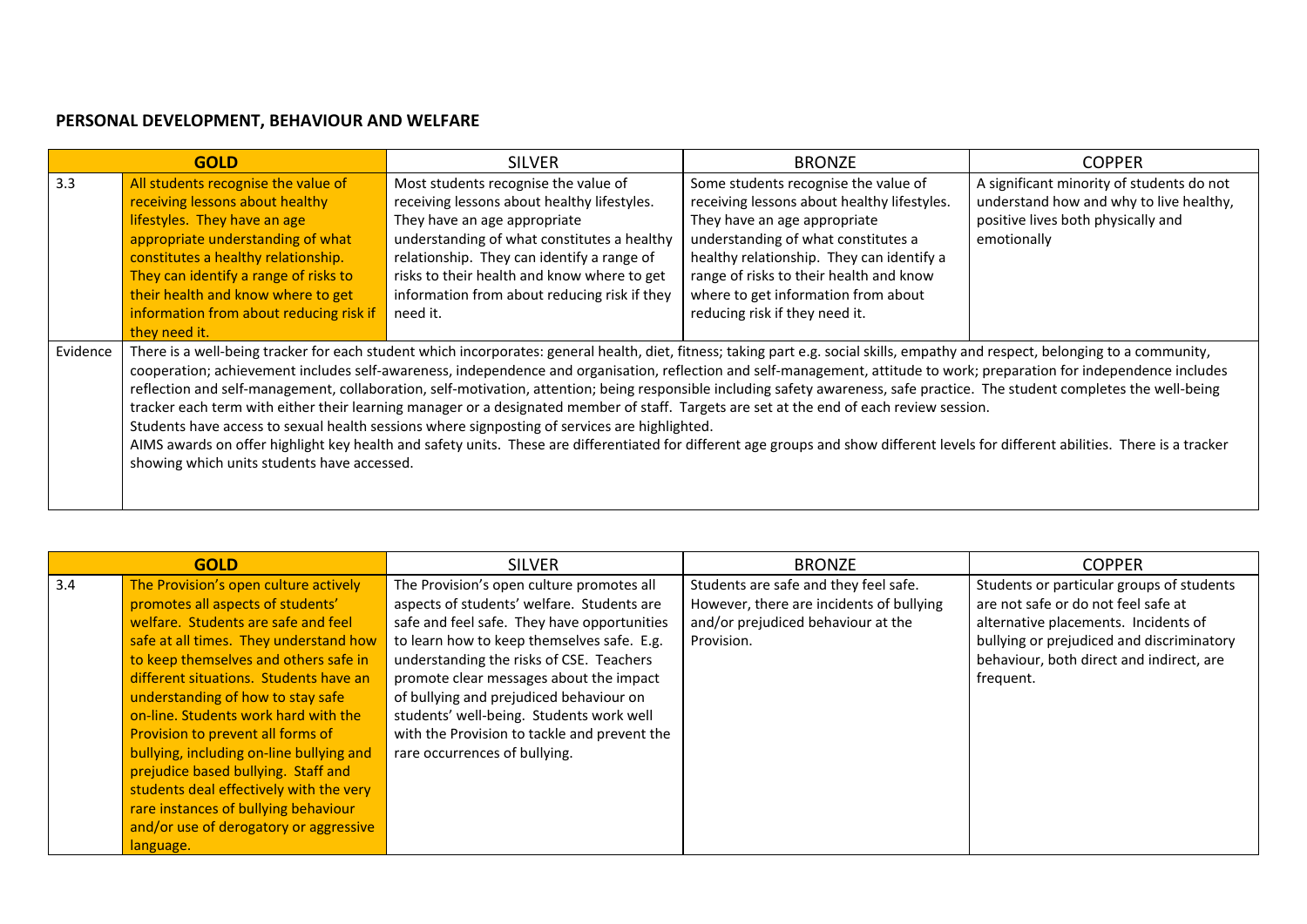Evidence | Students in Key Stage 2 use the Cultural Ladder which is shown in the termly report. This is tiered, relevant to age group and targets are set if there are gaps. E.G. Year 5 "Children are becoming self-aware of their roles in their families and wider communities." There is an AIM award in CSE with appropriate resources produced to aid student understanding about how to keep themselves safe. PintSize theatre company have been in to deliver LuvU2 about the dangers of sexting. Bullying is reported via the SIRF and there have been some examples this academic year. Restorative justice is used to deal effectively with any cases and to ensure it is not repeated. Daily reports pick up any incidents of disagreements which could escalate into bullying. Commissioners and parents are invited in to provision. The AIM award covers on-line safety for older students. There have been lessons on the dangers of different types of social media. Students do work with provision leaders to prevent bullying e.g. within PSD time.

#### **PERSONAL DEVELOPMENT, BEHAVIOUR AND WELFARE**

|          | <b>GOLD</b>                             | <b>SILVER</b>                                                                                                                                                                | <b>BRONZE</b>                              | <b>COPPER</b>                      |
|----------|-----------------------------------------|------------------------------------------------------------------------------------------------------------------------------------------------------------------------------|--------------------------------------------|------------------------------------|
| 3.5      | All students have access to careers     | There is a planned careers guidance                                                                                                                                          | Careers guidance is available but there is | Careers guidance is not available. |
|          | guidance. There is a high quality       | programme to enable students to make                                                                                                                                         | no planned programme which hinders         |                                    |
|          | planned careers programme which         | informed choices about the next stage of                                                                                                                                     | students making choices about the next     |                                    |
|          | prepares students for the next stage of | their education, employment or training.                                                                                                                                     | stage of their education, employment or    |                                    |
|          | their education, employment or          |                                                                                                                                                                              | training.                                  |                                    |
|          | training. This is reported to           |                                                                                                                                                                              |                                            |                                    |
|          | commissioners and the programme is      |                                                                                                                                                                              |                                            |                                    |
|          | monitored and evaluated regularly.      |                                                                                                                                                                              |                                            |                                    |
| Evidence |                                         | Each student has a careers interview followed by an action plan for students attending the schools. It is offered to commissioners as part of the students package. Many LAC |                                            |                                    |
|          | students receive this.                  |                                                                                                                                                                              |                                            |                                    |
|          |                                         | There is a planned careers guidance programme for each year group from year 9 upwards.                                                                                       |                                            |                                    |
|          |                                         | There is a work experience tracker and a designated member of staff leads on work experience.                                                                                |                                            |                                    |
|          |                                         | There is an AIMS award and a BTEC Work Skills qualification for students to develop their understanding about choices for transition. Each student completes a booklet.      |                                            |                                    |
|          |                                         | The programme is monitored and evaluated via the Head teacher's report. Leaders have to report to the Board about destination information.                                   |                                            |                                    |
|          |                                         |                                                                                                                                                                              |                                            |                                    |
|          |                                         | Destination information for 2015/16: 59.1% into education, 11.4% training; employment 15.9% and NEET 13.6%                                                                   |                                            |                                    |

**EVALUATION GRADE GOLD**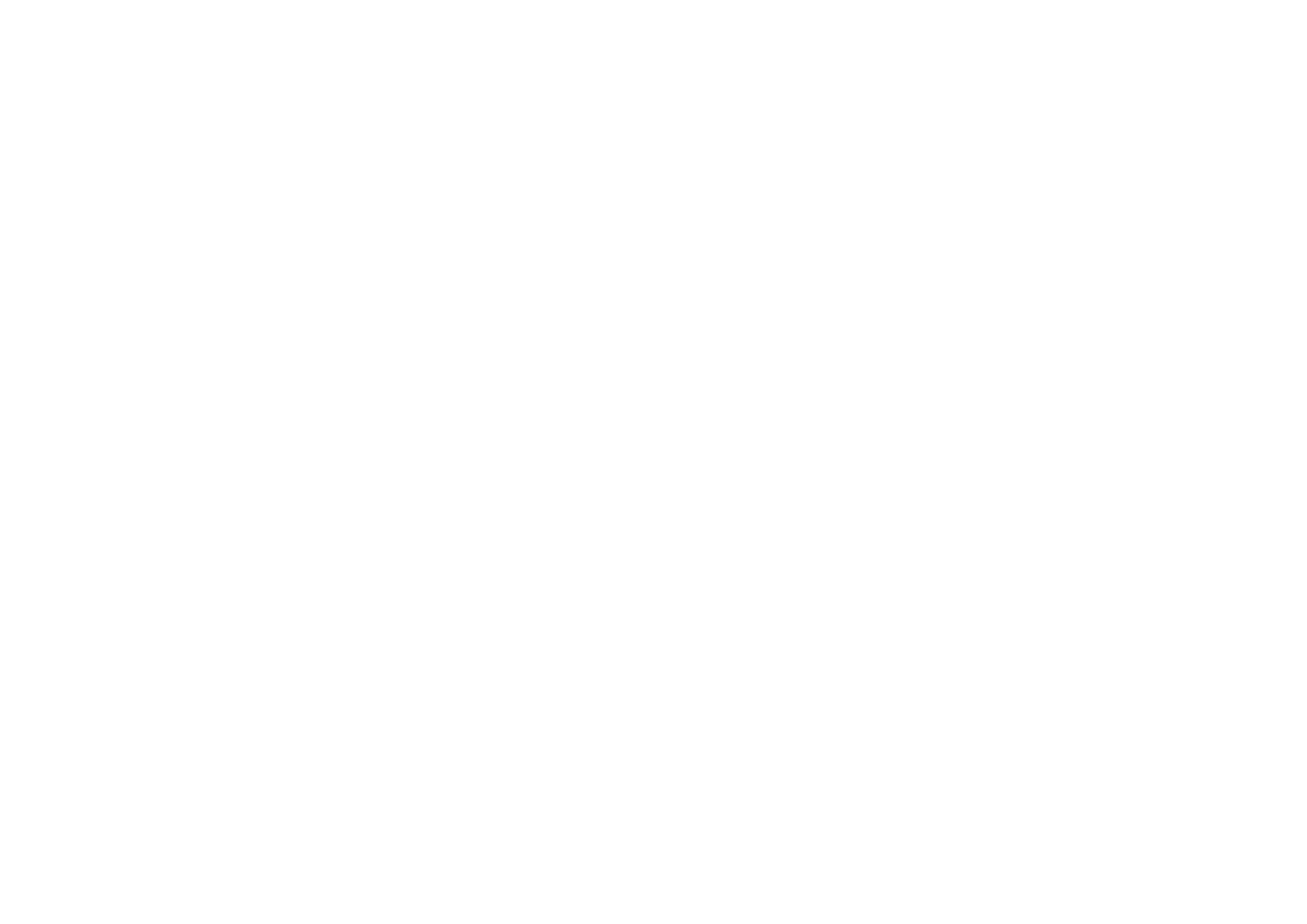### **OUTCOMES FOR STUDENTS**

|          | <b>GOLD</b>                                                                                                                                                                    | <b>SILVER</b>                           | <b>BRONZE</b>                             | <b>COPPER</b>                              |
|----------|--------------------------------------------------------------------------------------------------------------------------------------------------------------------------------|-----------------------------------------|-------------------------------------------|--------------------------------------------|
| 4.1      | Progress is tracked and analysed for all                                                                                                                                       | Progress is tracked and analysed in all | Progress is tracked across most subjects. | There is little or no evidence of progress |
|          | students across all areas and attainment is                                                                                                                                    | areas and most students are making      | There is evidence that some students are  | tracking.                                  |
|          | broadly in line with home school                                                                                                                                               | appropriate progress considering their  | making progress considering their         |                                            |
|          | expectations, or, if below, is improving.                                                                                                                                      | different starting points. There is     | different starting points.                |                                            |
|          | This evidence is shared with commissioners                                                                                                                                     | evidence that this data is shared with  |                                           |                                            |
|          | to track individual progress.                                                                                                                                                  | commissioners.                          |                                           |                                            |
| Evidence | There is an individual progress report on each student. This data is shared termly or half-termly if requested. Daily monitoring reports also highlight progress. There are 55 |                                         |                                           |                                            |
|          | NCSEP learners accessing group or 1:1 provision. This data was seen on site for the groups and the majority of students are making expected progress.                          |                                         |                                           |                                            |
|          | KS4 English progress: 68.4% at expected or above expected progress; KS2/3 English progress: 38% expected or better for writing; 53% expected or better for reading.            |                                         |                                           |                                            |
|          | KS4 Maths progress: 78% at expected or above expected progress; KS2/3 Maths progress: 95% expected or better.                                                                  |                                         |                                           |                                            |
|          |                                                                                                                                                                                |                                         |                                           |                                            |
|          | For the 16 NCSEP learners in the groups, one student has not made progress, four students are below target and eleven are on or above progress targets. This equates to 69% of |                                         |                                           |                                            |
|          | NCSEP learners making good or better progress whilst accessing REAL group provision.                                                                                           |                                         |                                           |                                            |
|          |                                                                                                                                                                                |                                         |                                           |                                            |
|          |                                                                                                                                                                                |                                         |                                           |                                            |
|          |                                                                                                                                                                                |                                         |                                           |                                            |

|          | <b>GOLD</b>                             | <b>SILVER</b>                                                                                                                                                           | <b>BRONZE</b>                           | <b>COPPER</b>                               |
|----------|-----------------------------------------|-------------------------------------------------------------------------------------------------------------------------------------------------------------------------|-----------------------------------------|---------------------------------------------|
| 4.2      | Progress is tracked and analysed. The   | Progress is tracked and analysis shows                                                                                                                                  | The progress of students is tracked but | Progress of different groups of students is |
|          | impact of interventions shows that the  | interventions are in place to close the gaps                                                                                                                            | there is a disparity between different  | not tracked or analysed.                    |
|          | gaps between groups matches, or is      | between different groups of students where                                                                                                                              | groups of students. E.g. FSM, SEND.     |                                             |
|          | improving towards that of other         | appropriate.                                                                                                                                                            |                                         |                                             |
|          | students with the same starting points. |                                                                                                                                                                         |                                         |                                             |
| Evidence |                                         | Summer 2016 cohort data: LAC learners were 1.6% of NCSEP cohort achieved 8% in accreditations. FSM 43.6% in cohort achieved 50% in accreditations; EHCP students were   |                                         |                                             |
|          |                                         | 43.6% of the cohort and achieved 28% of accreditations. Actions by leaders include: increase in exam access arrangements for students, more mock exams opportunities,   |                                         |                                             |
|          |                                         | additional CPD for dyslexia awareness. Use of PCP in the EHC transfer process. Now interventions are in place, leaders are confident that gaps will close even further. |                                         |                                             |
|          |                                         |                                                                                                                                                                         |                                         |                                             |
|          |                                         |                                                                                                                                                                         |                                         |                                             |
|          |                                         |                                                                                                                                                                         |                                         |                                             |
|          |                                         |                                                                                                                                                                         |                                         |                                             |
|          |                                         |                                                                                                                                                                         |                                         |                                             |
|          |                                         |                                                                                                                                                                         |                                         |                                             |
|          |                                         |                                                                                                                                                                         |                                         |                                             |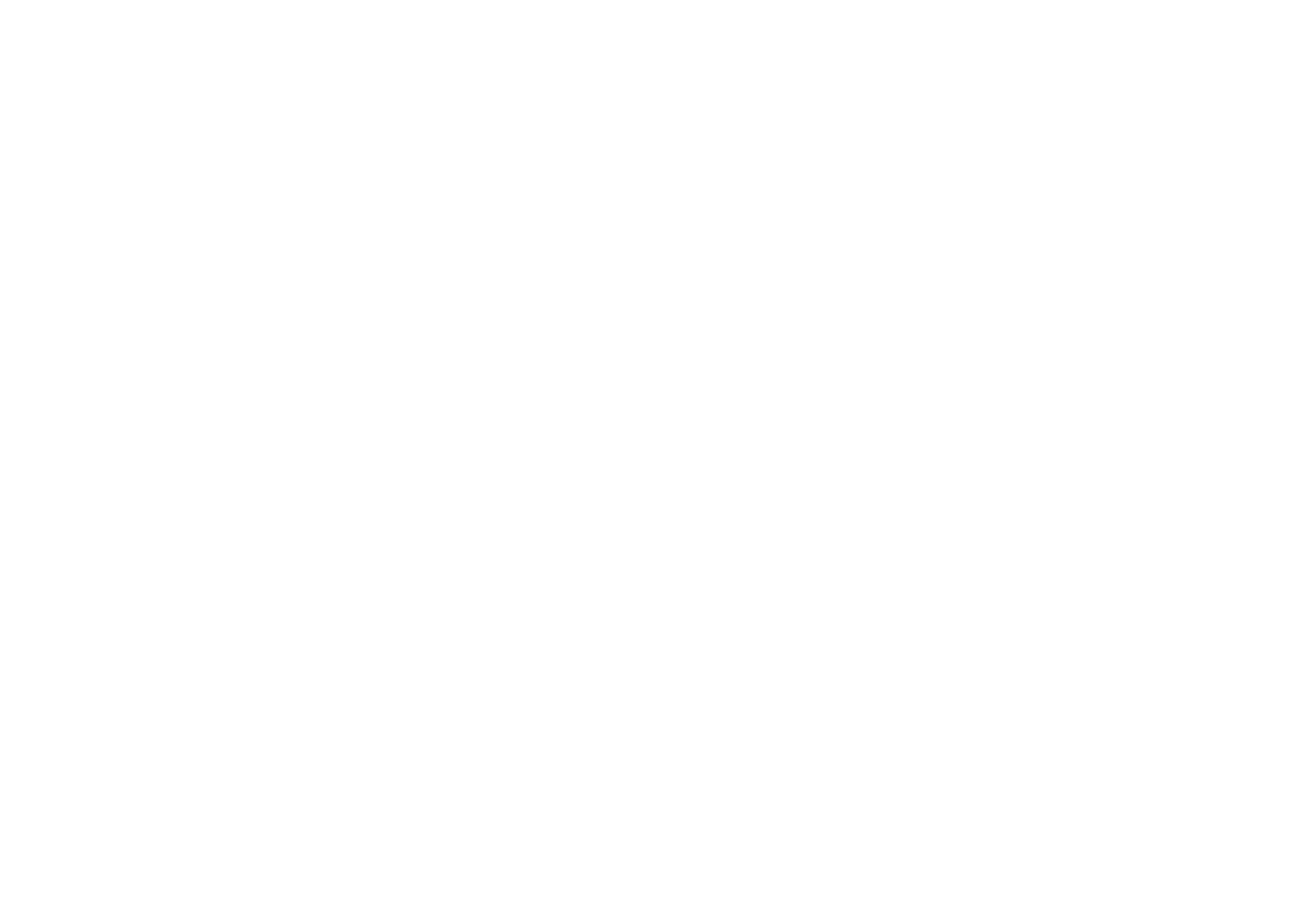### **OUTCOMES FOR STUDENTS**

| Too many students have not attained the<br>qualifications or skills appropriate for<br>them to progress on to their next stage of<br>education, training or employment. |
|-------------------------------------------------------------------------------------------------------------------------------------------------------------------------|
|                                                                                                                                                                         |
|                                                                                                                                                                         |
|                                                                                                                                                                         |
|                                                                                                                                                                         |
|                                                                                                                                                                         |
|                                                                                                                                                                         |
|                                                                                                                                                                         |
|                                                                                                                                                                         |
|                                                                                                                                                                         |
|                                                                                                                                                                         |
|                                                                                                                                                                         |
|                                                                                                                                                                         |
|                                                                                                                                                                         |
|                                                                                                                                                                         |
|                                                                                                                                                                         |
|                                                                                                                                                                         |
|                                                                                                                                                                         |
|                                                                                                                                                                         |
|                                                                                                                                                                         |
|                                                                                                                                                                         |
|                                                                                                                                                                         |
|                                                                                                                                                                         |